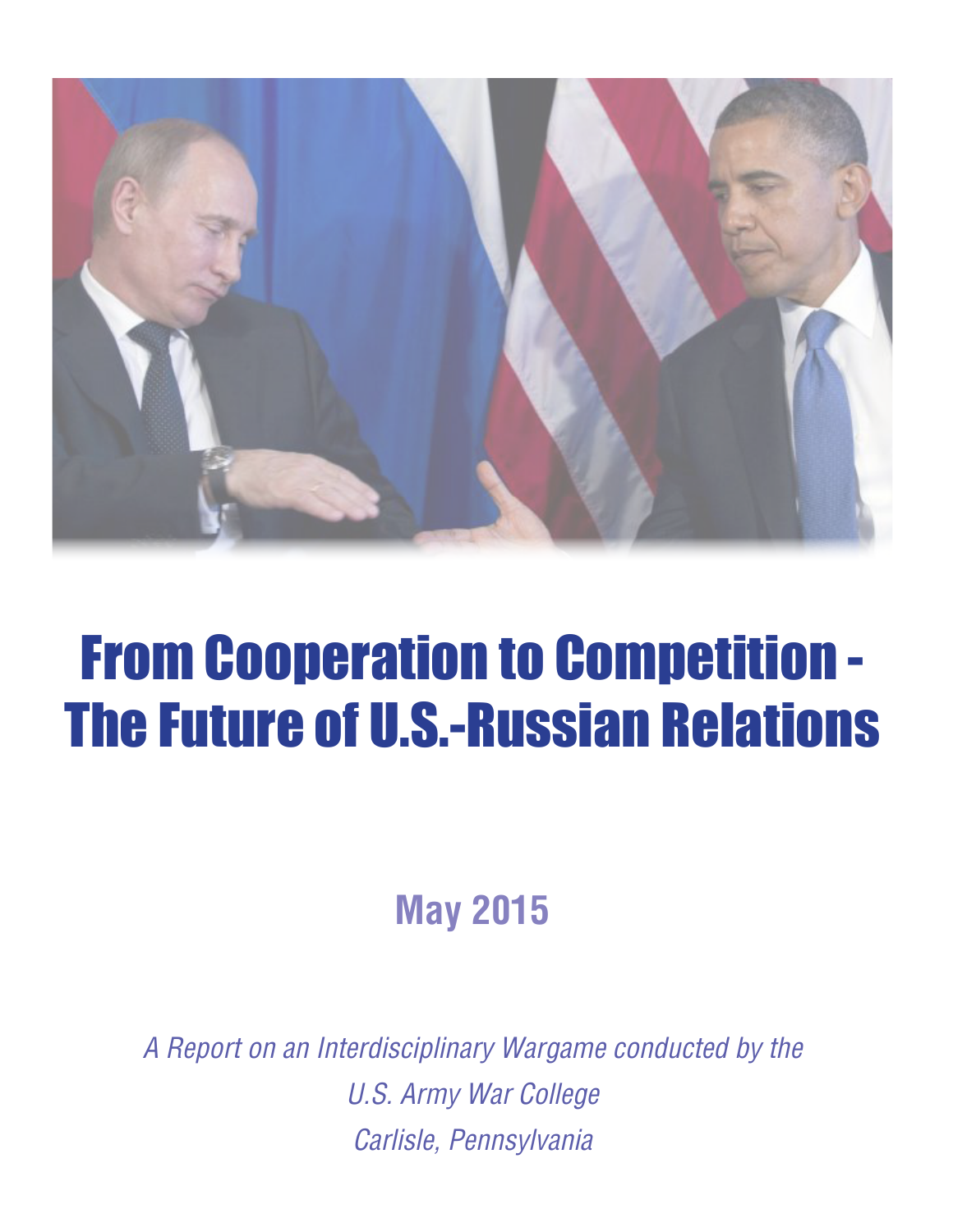#### **The United States Army War College**

The United States Army War College (USAWC) educates and develops leaders for service at the strategic level while advancing knowledge in the global application of Landpower. The purpose of the USAWC is to produce graduates who are skilled critical thinkers and complex problem solvers. Concurrently, it is the USAWC's duty to the U.S. Army to also act as a "think factory" for commanders and civilian leaders at the strategic level worldwide and routinely engage in discourse and debate concerning the role of ground forces in achieving national security objectives.

## **The Carlisle Scholars Program**

The Carlisle Scholars Program (CSP) seeks to educate select USAWC students through innovative, purpose-driven projects undertaken in partnership with the strategic-level defense analysis and decision making communities. CSP scholars "learn by doing," as they gain a practical understanding of strategy and policy development via direct participation in important debates alongside working analysts and defense stakeholders. CSP students are provided with enhanced opportunities to substantively examine and influence important national security issues through collaborative relationships with senior government decision makers and leading policy experts. With support of USAWC faculty, scholars pursue both individual and collaborative research and writing initiatives. In every instance, the individual student's charter is to gain new understanding of a critical issue and translate that understanding either into a more thorough appreciation of the current and future decision making context or a set of actionable recommendations for senior leaders. In the end, CSP aims to build and maintain a lasting dialogue between USAWC, its faculty, its students, and the wider national security analysis and decision making communities.

## **Disclaimer**

This final report of the Russia wargame hosted April 15 and 16, 2015, is produced under the purview of the United States Army War College to foster dialogue of topics with strategic ramifications.

The ideas and viewpoints advanced in this publication are those of the authors and do not necessarily reflect the official policy or position of the institution, the Department of Defense, or any other department or agency of the United States Government.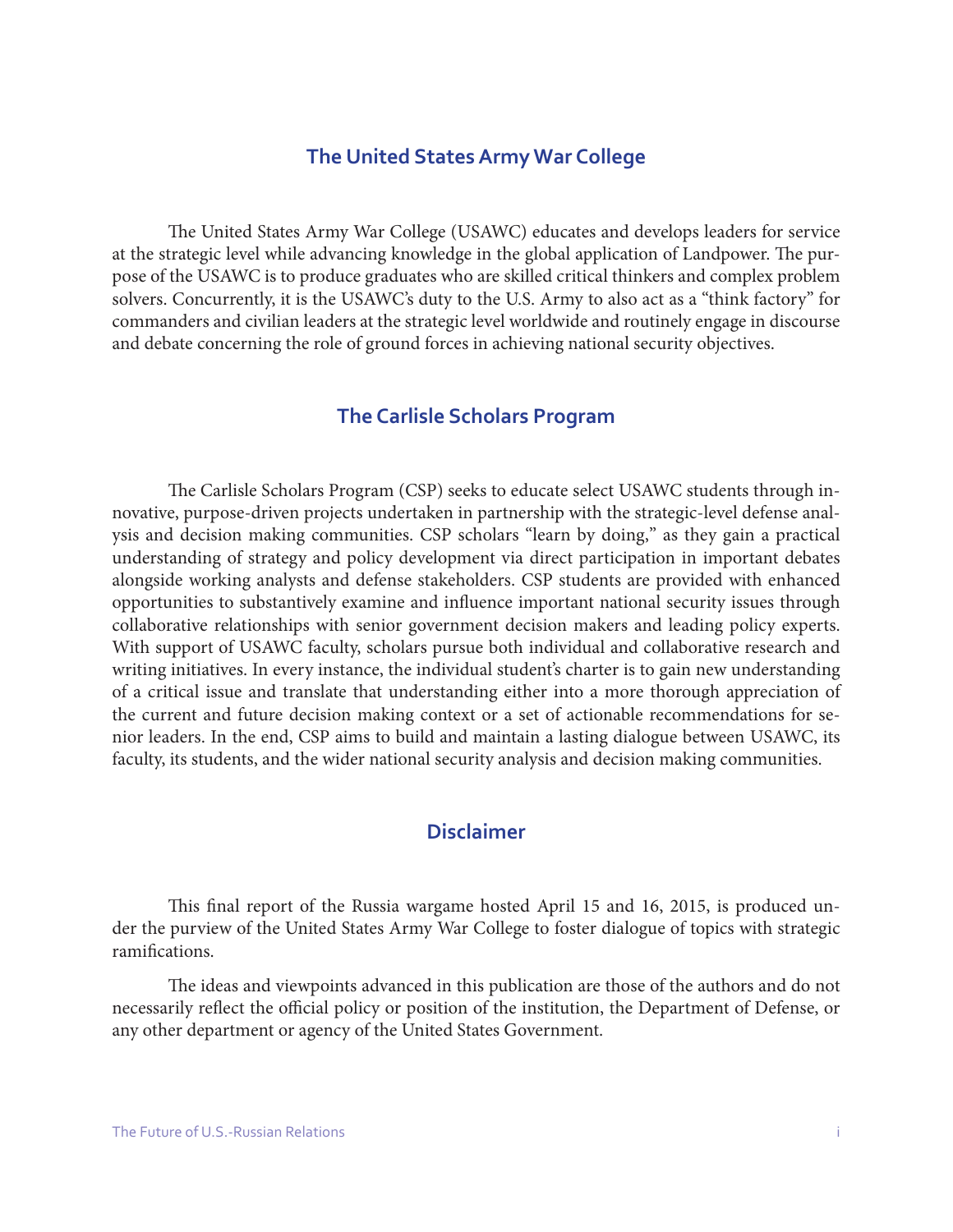## **Authors, Editor, and Contributors**

#### **Report Authors**

COL Gregory K. Anderson, U.S. Army COL Gert-Jan Kooij, Royal Netherlands Army LTC Karen L.T. Briggman, U.S. Army LTC Joseph E. Hilbert, U.S. Army Lt Col Christopher T. Lay, U.S. Air Force Dr. James C. McNaughton, Department of the Army Civilian

## **Report Editor**

Dr. John R. Deni, Strategic Studies Institute

#### **Contributors**

Center for Strategic Leadership and Development (CSLD) Strategic Studies Institute (SSI)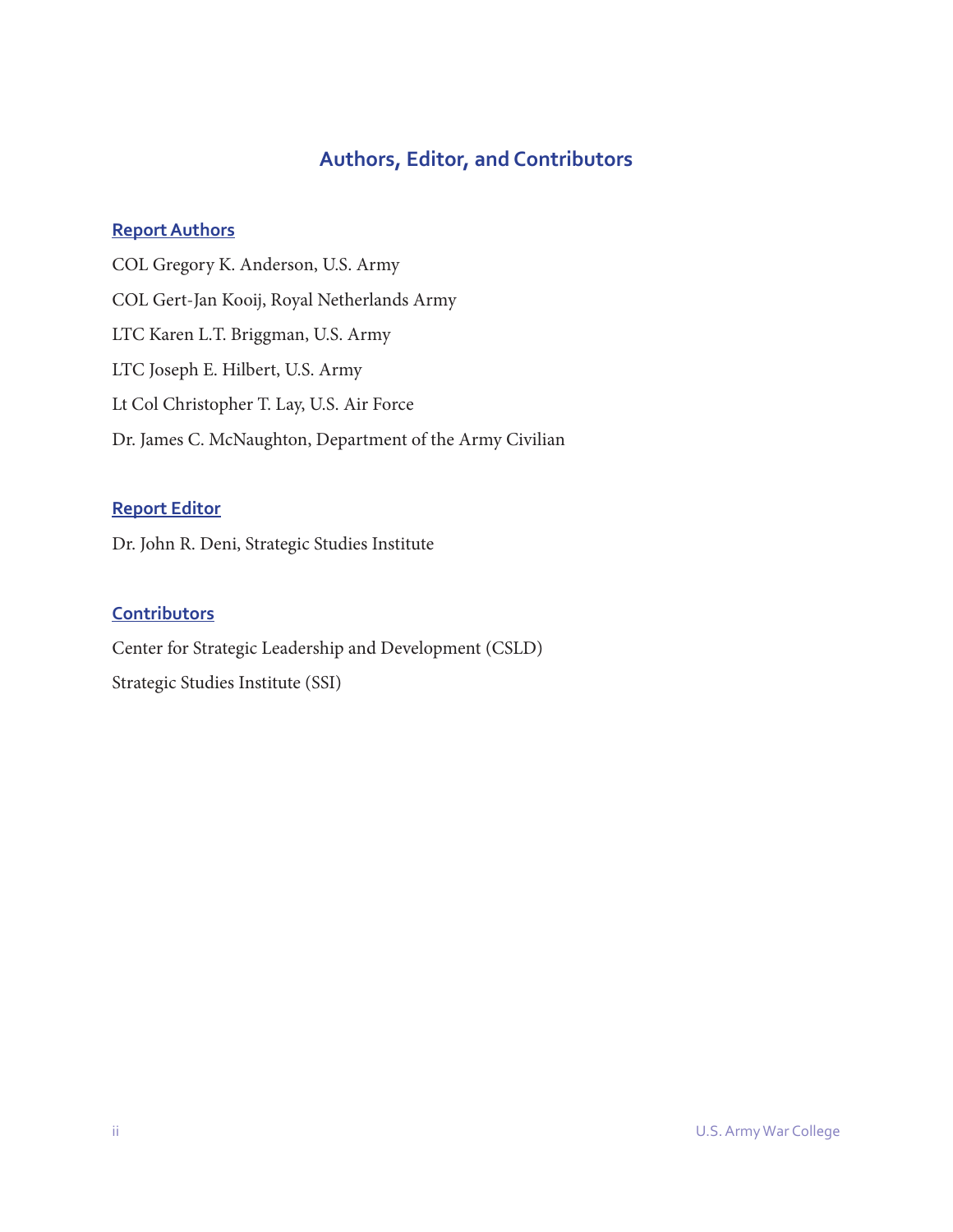## **Table of Contents**

| Turn 2: Europe Moves Rapidly Towards Energy Independence from Russia 9 |
|------------------------------------------------------------------------|
| Turn 3: Ukraine Conflict Expands / Potential for a Regional            |
|                                                                        |
|                                                                        |
|                                                                        |
|                                                                        |
| 23                                                                     |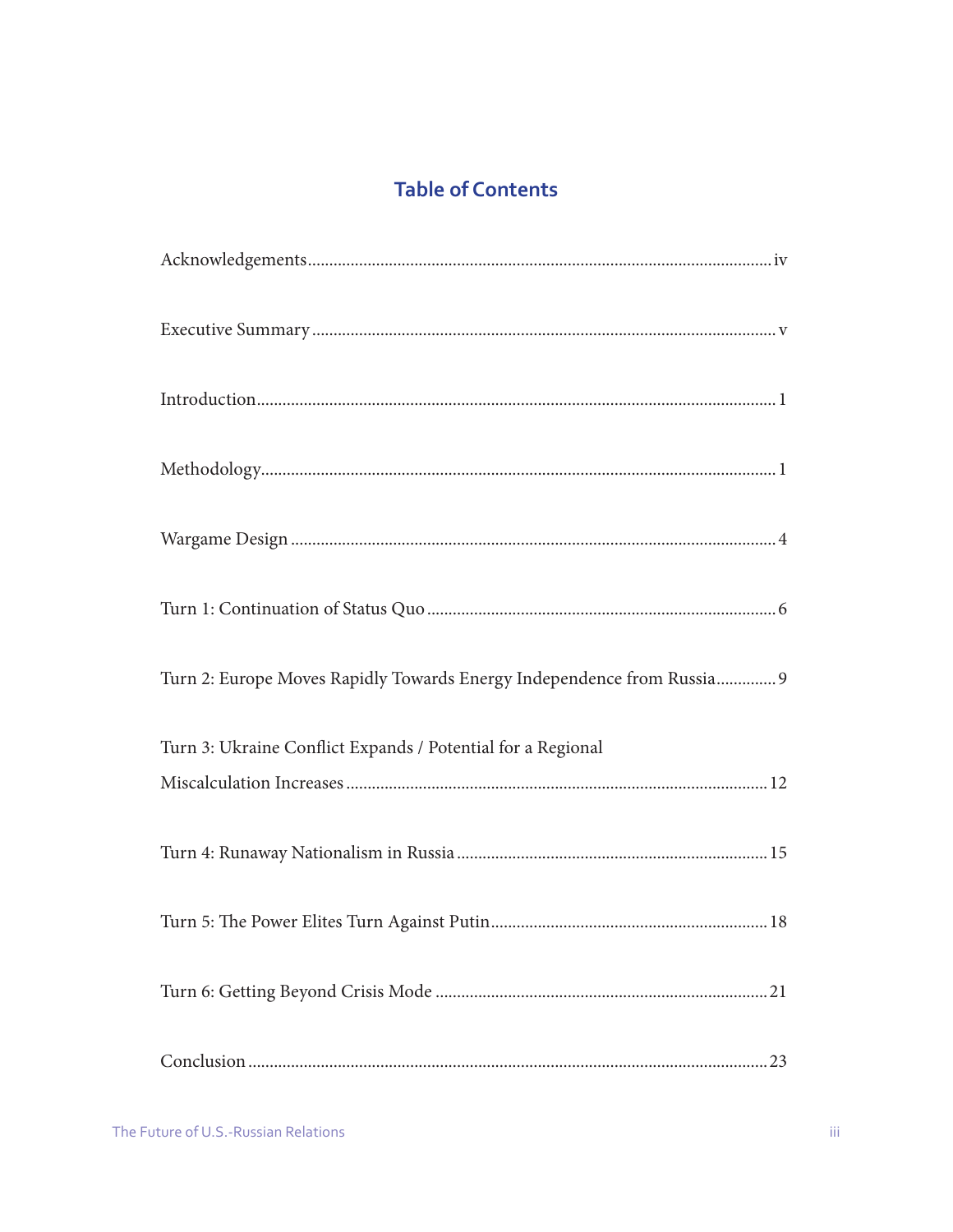## **Acknowledgements**

The authors wish to thank the following individuals for their participation in the wargame. Their participation should not imply endorsement or concurrence by either them personally or by their respective organizations.

Mr. Spiro Ballas, U.S. Department of State

Dr. Jorge Benitez, Atlantic Council

COL Robert Drozd, Polish Army, International Fellow, U.S. Army War College

Mr. Stewart Eales, U.S. Department of State Fellow, U.S. Army War College

COL Bob Hamilton, U.S. Army War College

Mr. Rick Hoehne, U.S. Defense Intelligence Agency Fellow, U.S. Army War College

COL Pat Huston, U.S. Army War College

CW5 Roger Jacobs, U.S. Army Europe

LTC Arturas Jasinskas, Lithuanian Army, International Fellow, U.S. Army War College

Mr. Steven Keil, The German Marshall Fund of the United States

LTC Mike Kimberly, Supreme Headquarters Allied Powers Europe

LTC David Kynch, U.S. Army War College

COL Chris Lackovic, U.S. Army War College

Dr. Jeff Mankoff, Center for Security and International Studies

Dr. Craig Nation, U.S. Army War College

Dr. Karl Qualls, Dickinson College

Mr. Stephen de Spiegeleire, The Hague Center for Security Studies

Dr. Marybeth Ulrich, U.S. Army War College

Dr. Sufian Zhemukhov, George Washington University

Additionally, the authors would like to thank the numerous U.S. Army War College students, international fellows, and faculty who participated as wargame observers and advisors.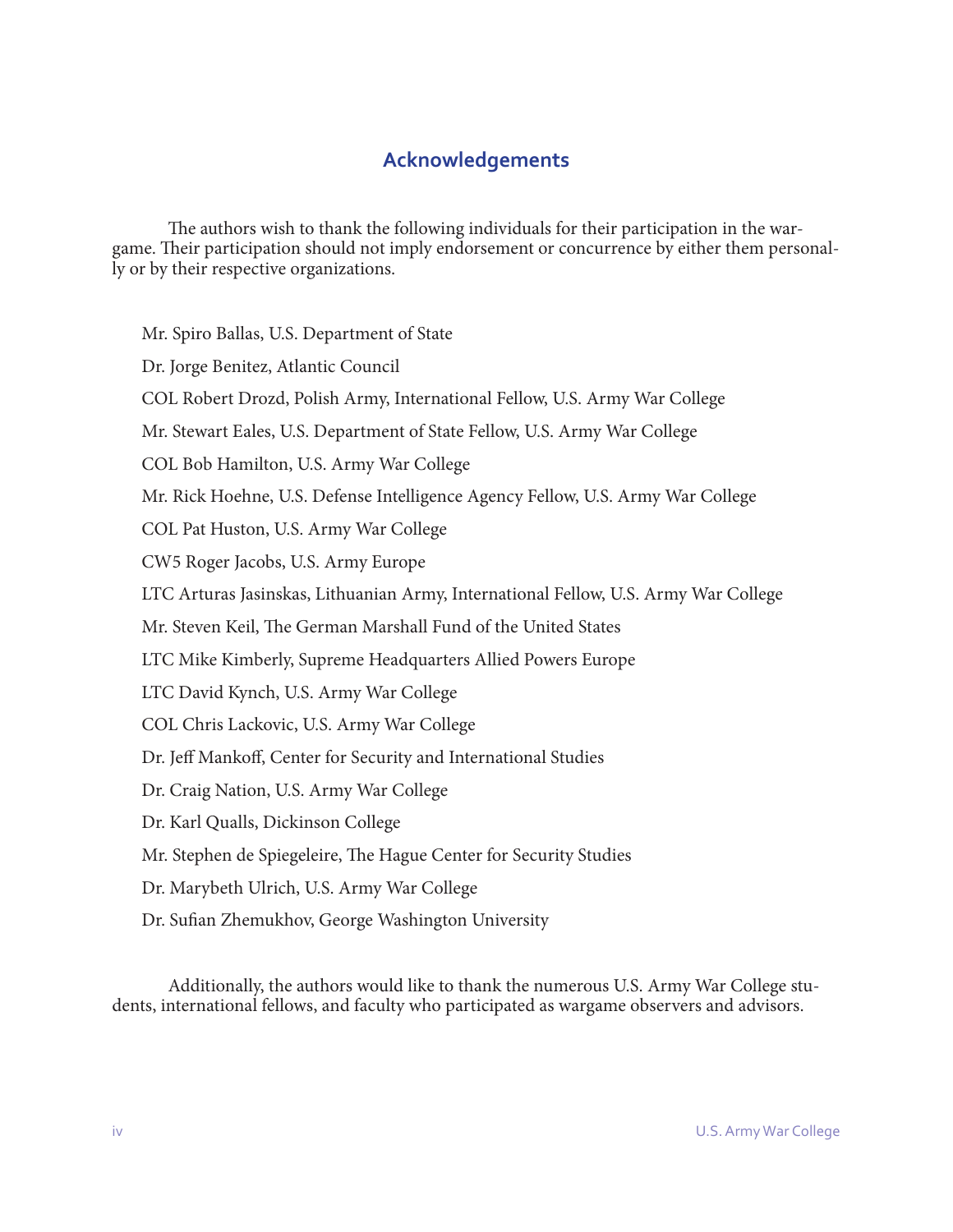## **Executive Summary**

Russian aggression in 2014 caught U.S. policy and strategy off guard, forcing reactive measures and reevaluation of the U.S. approach toward Russia. Moscow employed nonlinear methodologies and operated just beneath traditional thresholds of conflict to take full advantage of U.S. and NATO policy and process limitations. In light of this strategic problem, the U.S. Army War College (US-AWC), conducted a wargame that revealed four key considerations for future policy and strategy.

## **• The U.S. must shift from a mostly cooperative approach towards Russia to one that recognizes the competitive nature of Moscow**

Moscow consistently pursues the development of frozen conflicts, exclusionary bi-lateral relationships, "sweetheart" and opaque economic deals, and proxy forces willing to promote Russian interests, all in an effort to 'win' against the West. Meanwhile, current U.S. policy describes Russia as both a competitor and a cooperative partner. In reality it is clear that the U.S. and Russian systems are inherently competitive, especially regarding Russia's "near abroad," NATO, Asia, and the Arctic. A clear U.S. policy that illuminates the competitive nature of the two systems is a necessary step towards regaining the strategic initiative.

## **• U.S. policy must clearly articulate its position toward Russia, Eastern Europe, and Ukraine**

U.S. lack of clarity and prioritization toward Russia, Eastern Europe, and Ukraine creates hesitancy and risk aversion, and limits innovation on both sides of the Atlantic. The United States must develop a coherent, unified policy toward Russia, one that avoids creating disunity within the transatlantic community.

Differences in how the United States and Europe view the incorporation of Russia into a European security architecture are fundamental and will continue to create wedges in the transatlantic community that Moscow will seek to exploit.

To strengthen deterrence and reassurance, the United States should consistently reiterate its Article 5 obligations. Meanwhile, Washington must also clarify U.S. interests in the Ukraine crisis, otherwise it is likely to continue causing confusion among European allies.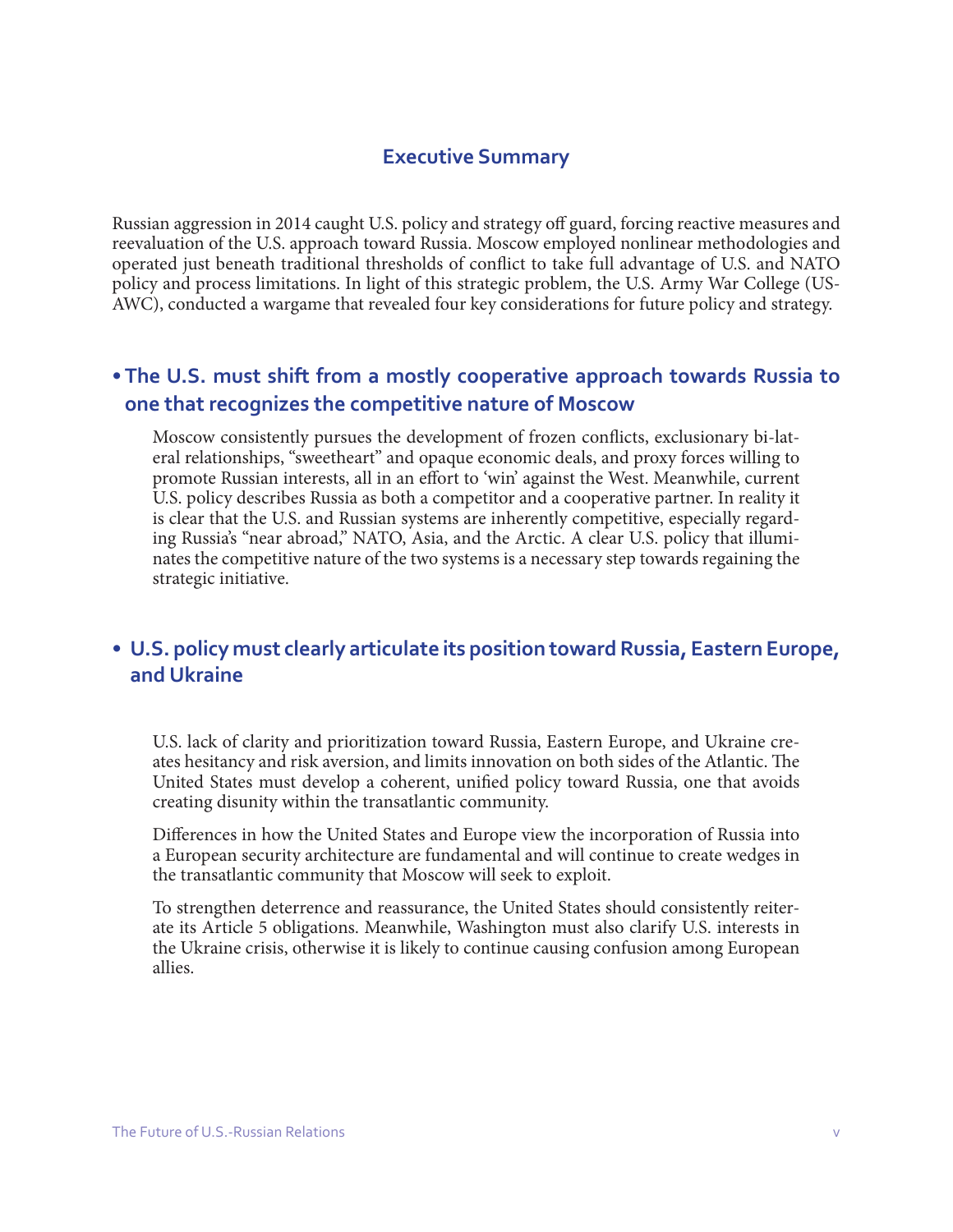## **• U.S. policy must challenge Russia in the competition of ideas and influence**

Russia emphasizes information operations as central to its strategy. The United States advocates the power and influence of a truthful message, but approaches the issue more defensively and incoherently. The United States must undertake a more robust information campaign.

## **• U.S. policy must account for the two national election cycles in 2016 and 2018**

President Putin needs a political "win" before 2017 to ensure success in the 2018 Russian elections. What is unknown is what actions he will take to achieve that "win" and how he may use the U.S. election cycle as an opportunity. The United States must be pro-active in shaping the environment prior to Putin taking the initiative.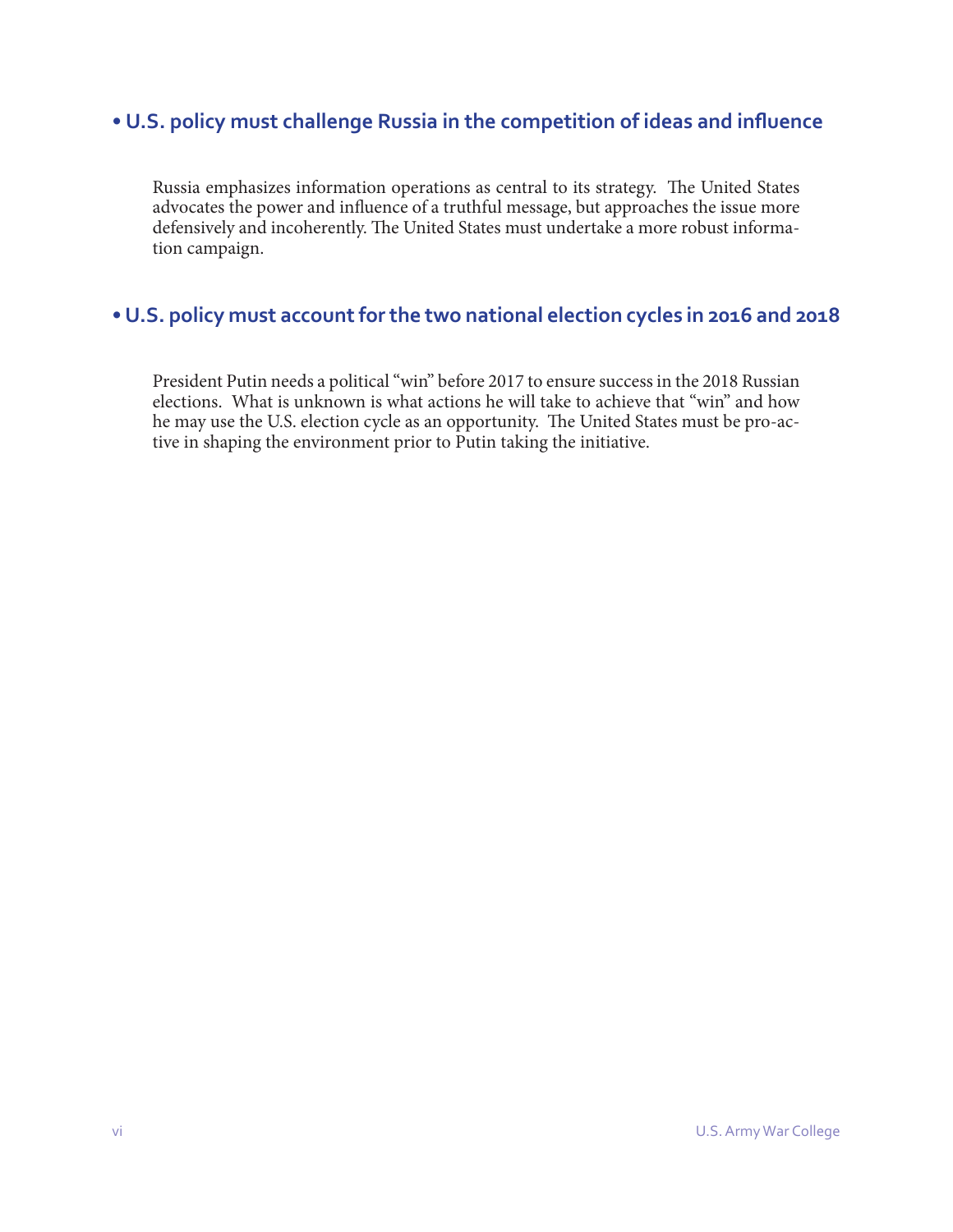#### **Introduction**

The reemergence of Russian aggression in 2014 forced an immediate review and evaluation of U.S. policy and strategy toward Europe and Russia. Russian nonlinear approaches, often operating just beneath traditional thresholds of conflict, exploited weaknesses of longstanding U.S. and NATO policy constructs, exposing gaps and seams that now require reexamination. Trends within the strategic environment indicate that the nature of the U.S.-Russian relationship is likely to remain competitive, thus requiring a critical look at current assumptions and a comprehensive reexamination of Western thinking about Russia.

In support of that reexamination, in October 2014, a team of six students from the CSP at the USAWC began a six-month project to assess the driving factors behind Russian foreign and security policy, in order to better anticipate future behavior. The project was grounded in systems thinking and aimed at building a strategic-level system design of Russia as a point of departure for research, analysis, collaboration, and experimentation. The CSP team created a visualization and formal paper describing what it came to term "the Russian System," culminating in a strategic-level wargame to test key hypotheses and expand collaborative learning. This report provides some insights into the broader project, but is more focused on the results of the wargame and how those results can inform future thinking about U.S.-Russian relations.

#### **Methodology**

Systems thinking is a subcategory of critical thinking and an appropriate tool for addressing complex, strategic-level problems. This project attempted to see Russia holistically, properly arranging Russian actors and relationships and defining the environmental, historical, and cultural forces behind observed system behavior and patterns. The overarching idea behind this method, is that once one can fully visualize a system and begin to understand that system's logic, one can better anticipate future behavior, identify second and third order effects, accurately conceptualize risk, and potentially influence strategic outcomes. Here is a synopsis of the system design method to learning that produced the team's understanding of the Russian System:

**1) Initial Research –** The team conducted intensive research into Russian history, economy, politics, and military reform. Additionally, the team reviewed current news reports, field reports, and commentary by Russia experts across multiple disciplines. This created the foundation to begin initial system design.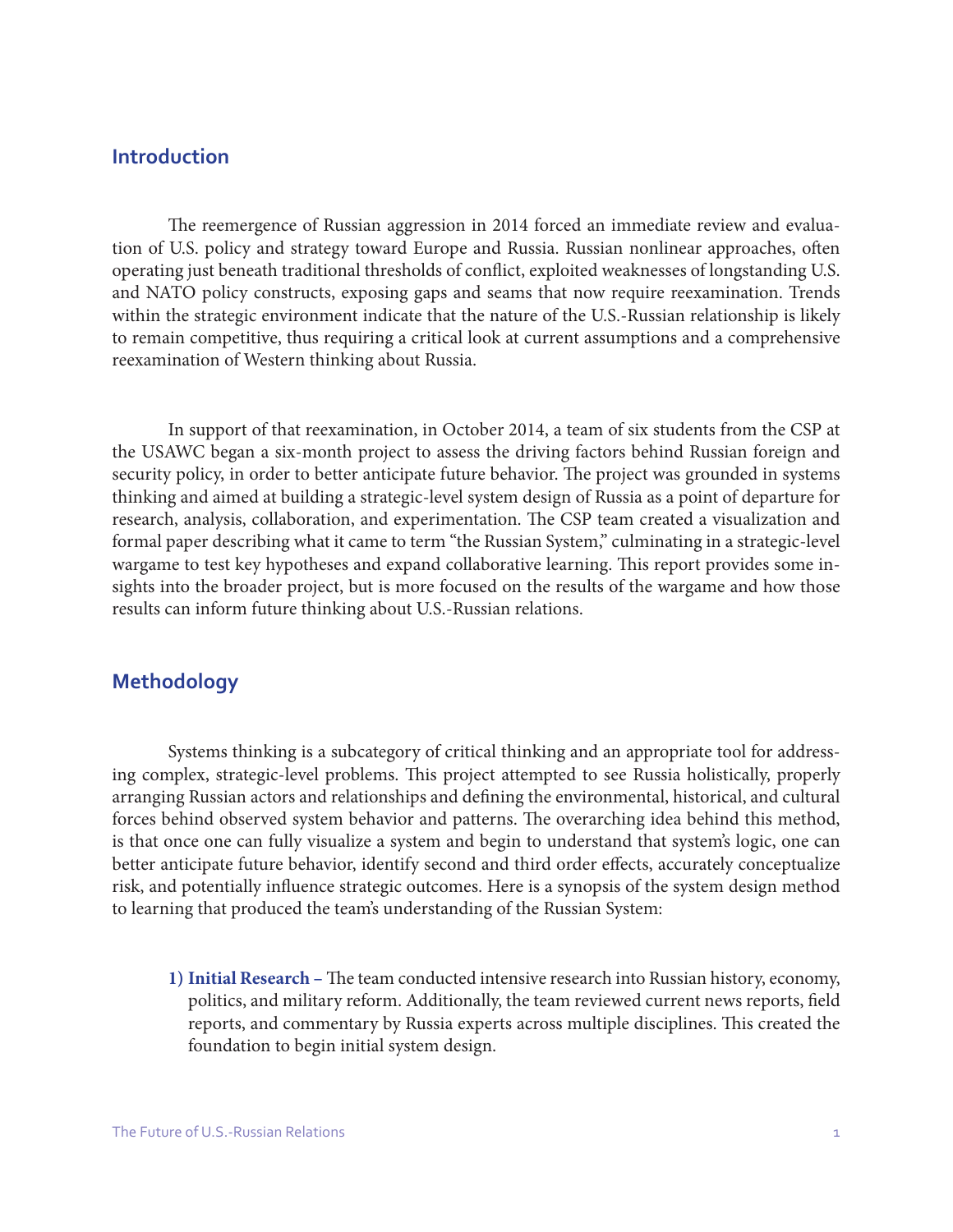- **2) Brainstorming and Synthesis –** The team identified the array of actors, relationships, and forces that contribute to Russian behavior. This established the framework for the Russian System, but fell short in fully explaining causal relationships. Assumptions and hypotheses generated from these sessions drove additional research and review.
- **3) Follow-on Research –** The team conducted another research effort dedicated to accumulating more data to support, or disprove, ideas discussed during initial system synthesis.
- **4) Visualization of the Russian System** As additional data and analytical refinement strengthened the team's understanding of the array of actors and forces, the next step was to create a visualization of the system to guide further analysis.



**Figure 1: Visualization of the Russian System**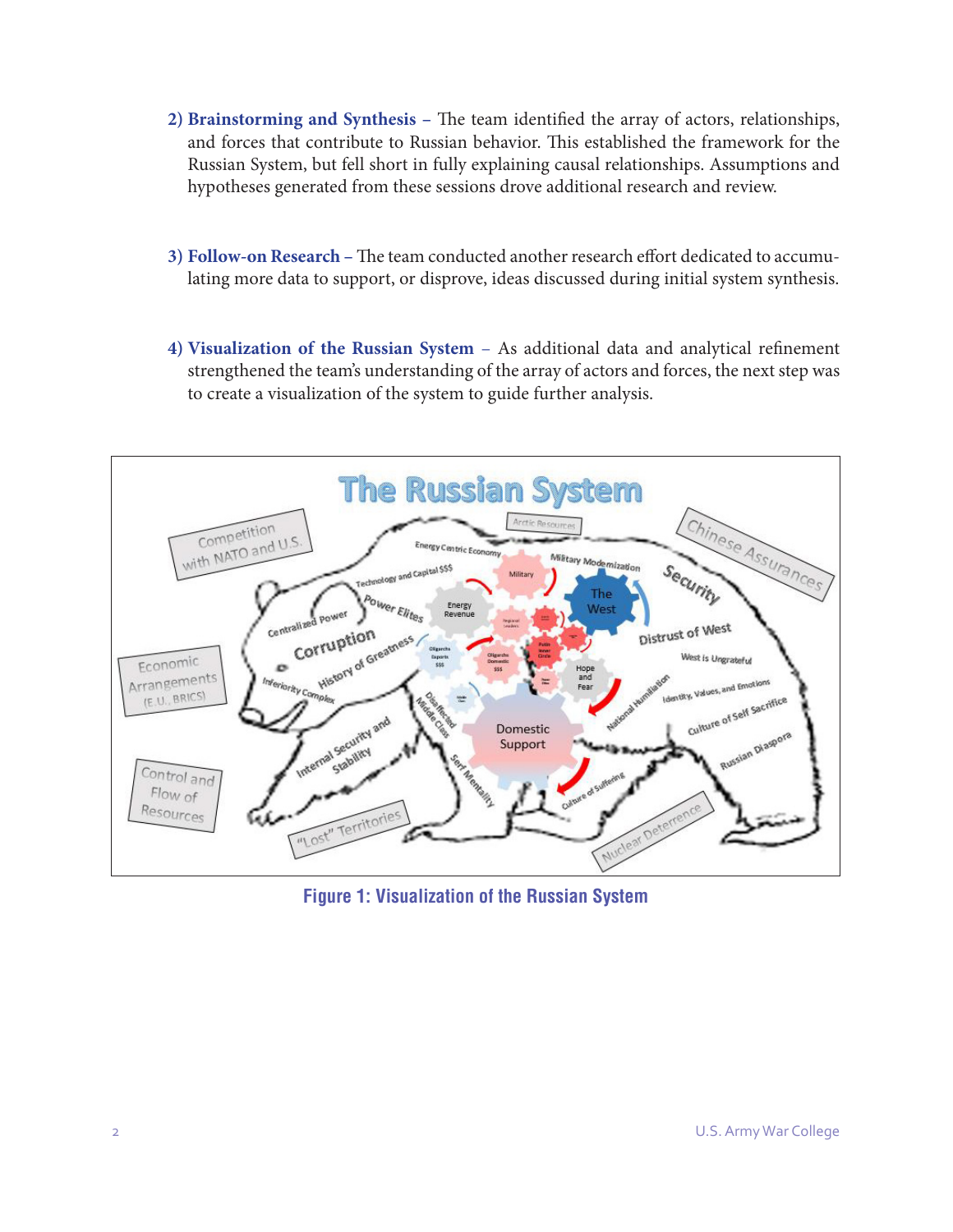- **5) Collaborative Learning and System Reframe** Over the next three months, the team engaged think tanks, Department of Defense entities, academic institutions, and international organizations to discuss and critique the conceptualization of the Russian System. These discussions resulted in further refinement of the system model and the causal relationships that underpin it.
- **6) Wargame and System Testing** On 15 and 16 April 2015, the U.S. Army War College hosted a strategic level wargame designed to test the ideas behind the Russia System and act as a venue for thought experimentation, synthesis of perspectives, and competitive heuristics related to the nature of U.S.-Russian relations. The overarching objective of the effort was to assess the implications for the U.S. military of various potential future scenarios.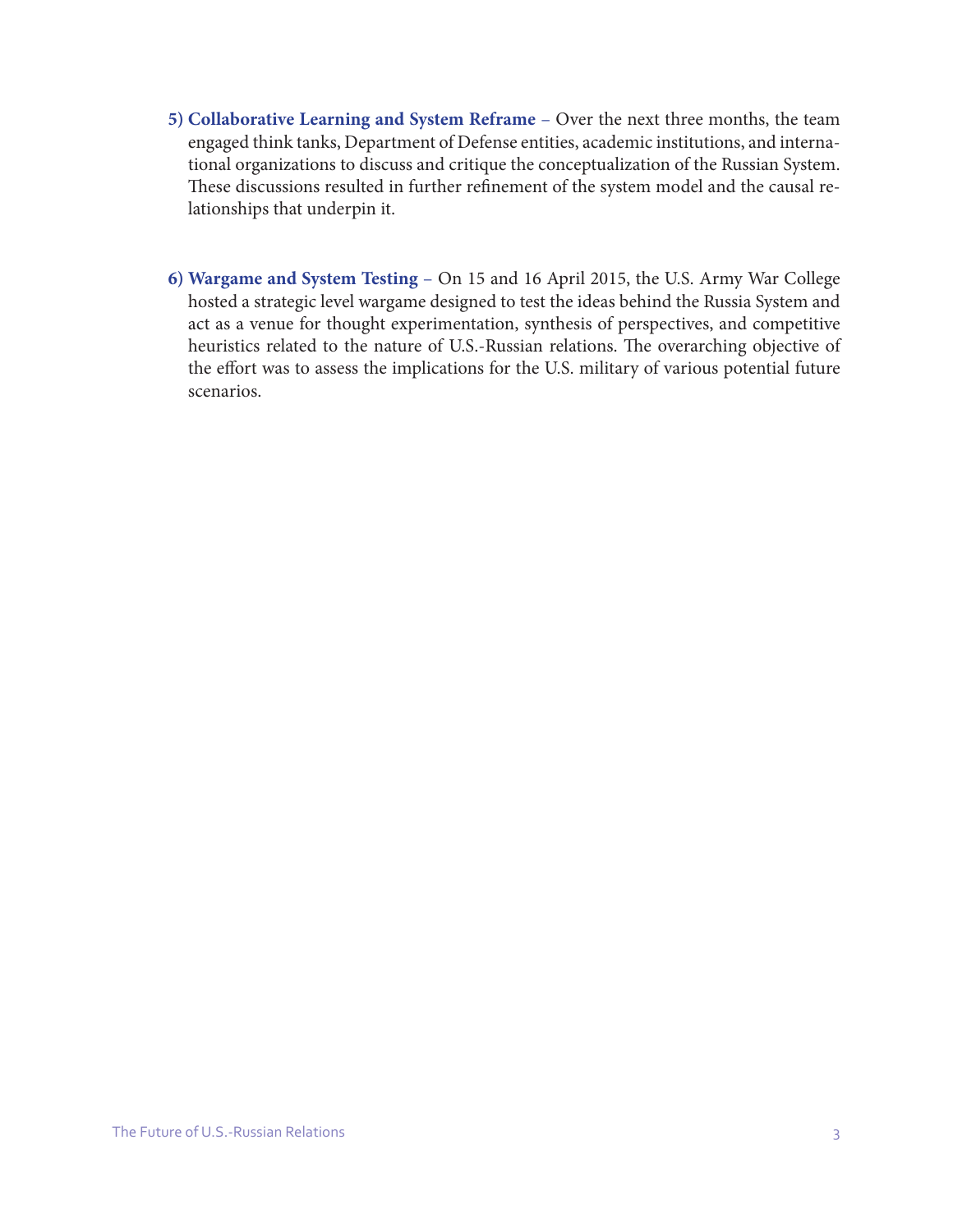## **Wargame Design**

The U.S. Army War College designed the wargame to be a semi-competitive, heuristic exercise to test and improve understanding of the Russia System while facilitating a more rigorous assessment of the likely future directions of U.S.-Russian relations through introduction of dynamic uncertainty, differing perspectives, multiple domains, and analysis of all elements of national power. In order to achieve these objectives, participants were divided into three teams – a Russia Team, a U.S. Team, and a 'White Cell' Team.

The Russia Team was comprised of academics, think tank experts, State Department personnel, and Department of Defense experts on Russia. The Russia team included a wide range of perspectives, including "Kremlinologists" and Russian historians, native Russian-speaking journalists, and inter-agency experts on current Russian affairs. The Russia Team played the role of Putin's inner circle in the Kremlin and was charged with seeking ways to expand and improve Russian standing and influence, while maintaining Putin's grip on political power.

The U.S. Team was comprised of current NATO planners, Russia scholars, and European security policy experts from multiple think tanks, the State Department, academia, and the U.S. military. The U.S. Team played the role of U.S. policy makers in Washington, DC and were required to carefully consider EU, NATO, and individual European national perspectives throughout the wargame. Their goal was to create policy and strategy designed to maintain a stable, secure, and prosperous Europe in accordance with National Security Strategy objectives.

The White Team was comprised predominantly of Army War College students, faculty, and international fellows from NATO countries and Eastern European Partners. The role of the White Team was to assess U.S. and Russian policy choices, and provide insights from the represented national perspectives.

 The wargame consisted of several possible future scenarios involving the United States and Russia. The scenarios were designed to challenge certain elements of the Russian System in a progressively more rigorous fashion. The scenarios were presented in a six-turn sequence, with each turn comprised of a period for Russia and U.S. team deliberation, policy implementation, and then reactive counter-moves. Meanwhile, the White Team also deliberated each turn, and offered analysis and evaluation of decisions by the Russia and U.S. teams. The turns were as follows: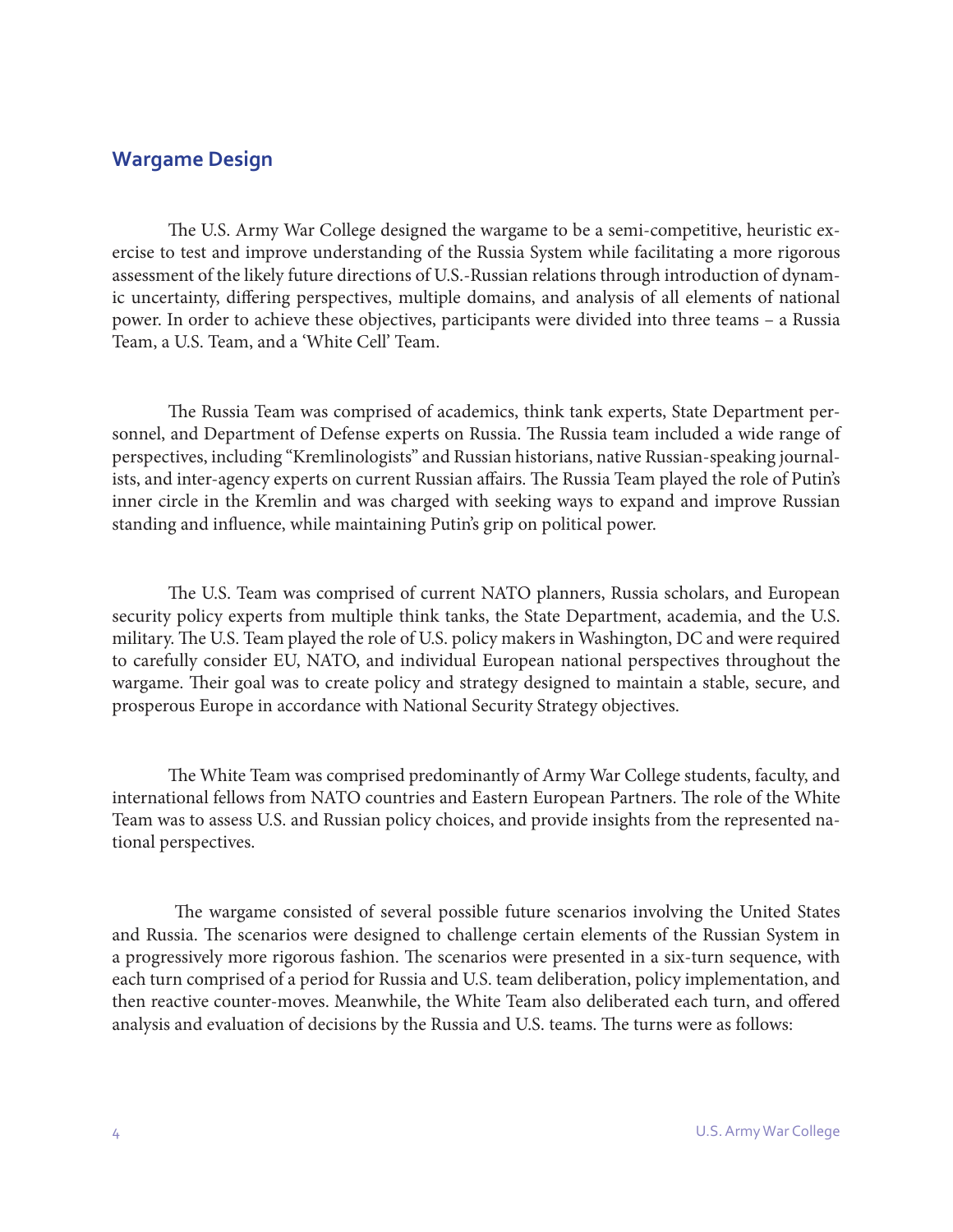- 1) The status quo continues for an indefinite period with little significant change
- 2) Europe moves rapidly towards energy independence from Russia
- 3) Expansion of the conflict in Eastern Ukraine and a regional miscalculation
- 4) A nationalist uprising within Russia and incident within the Baltic States
- 5) Putin is removed from power and Russia must stabilize its situation
- 6) Getting beyond a constant state of crisis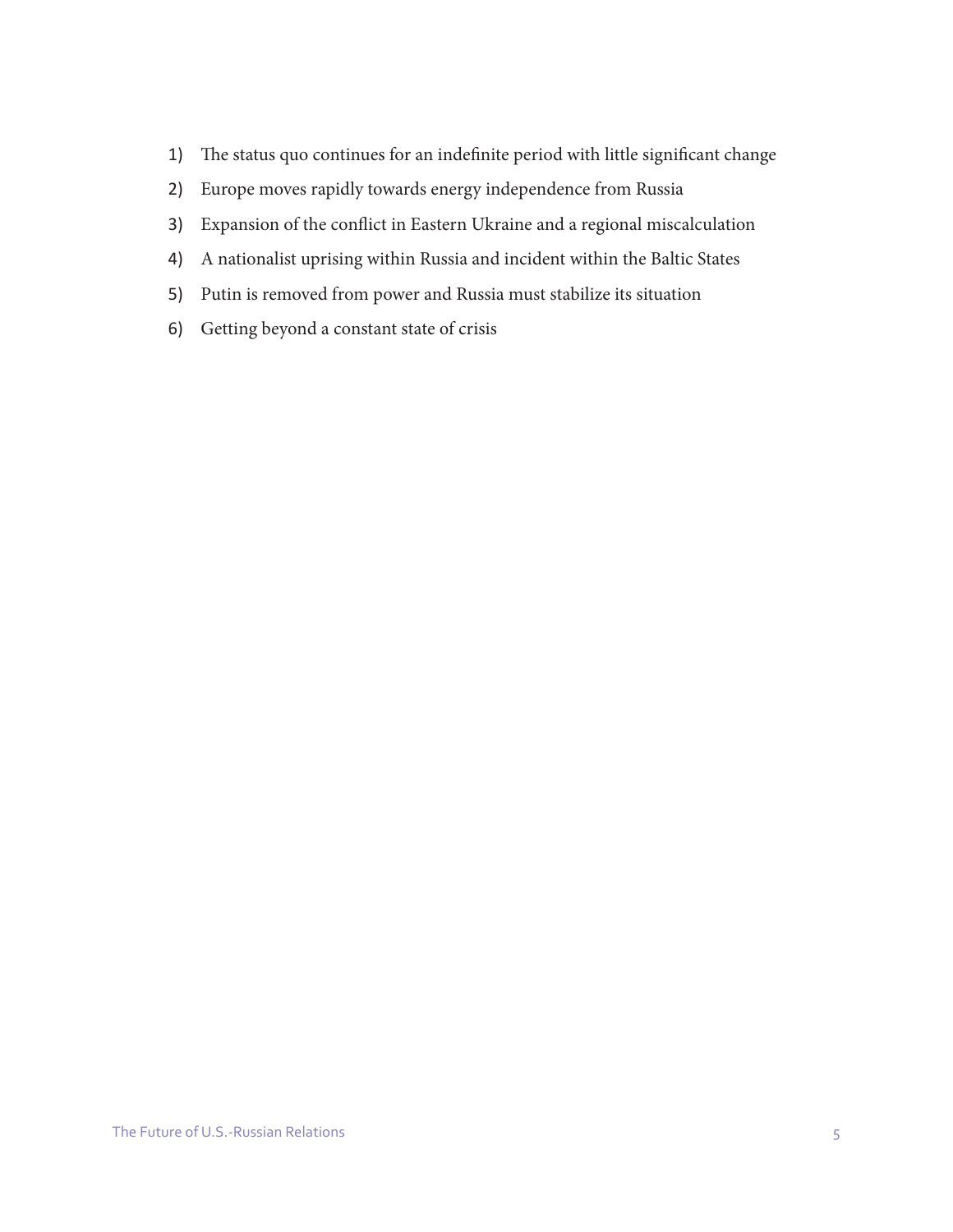#### **Turn 1: Continuation of Status Quo**

The first session tasked each team with examining current policies and strategies, and to assess the implications of the status quo persisting for some period of time. The White Team focused its efforts on providing a Euro-centric critique of current Russia and U.S. policy.

The Russia Team looked carefully at the forces that are driving current Russian behavior and policy. Although there was not complete consensus on what Russia's objectives are, there was general agreement on several policy and strategy related issues. Key points discussed during this turn included the following:

"Russia appears to seek global relevance."

- Does Putin have a grand strategy?
	- o Perhaps he does not, and is instead improvising and adjusting as he navigates Russia through the strategic environment.
	- o On the other hand, perhaps the strategic aim for Putin and his trusted circle is the maintenance, preservation, and perpetuation of the current system of power and wealth distribution with Russia.
	- o From another perspective, Putin's strategy appears focused on restoring Russian greatness and prestige in the eyes of Russians and the international community.
- Russian behavior appears to be driven by a feeling of constraint. The United States and the greater West are typically viewed as interfering with Russian desires, creating conditions for a competitive relationship.
	- o Ironically though, Russians may be willing to pardon or tolerate Western interference in exchange for capital investment.
- Russia appears to seek global relevance. Investment in global reach technologies and capabilities demonstrates that Russia is not content to confine its influence to the 'near abroad' and other surrounding territories.
- Russians appear somewhat hesitant to use overt military action to achieve policy aims. In some cases, they seem more comfortable cloaking their military actions with other events, and fully integrating military force with other elements of na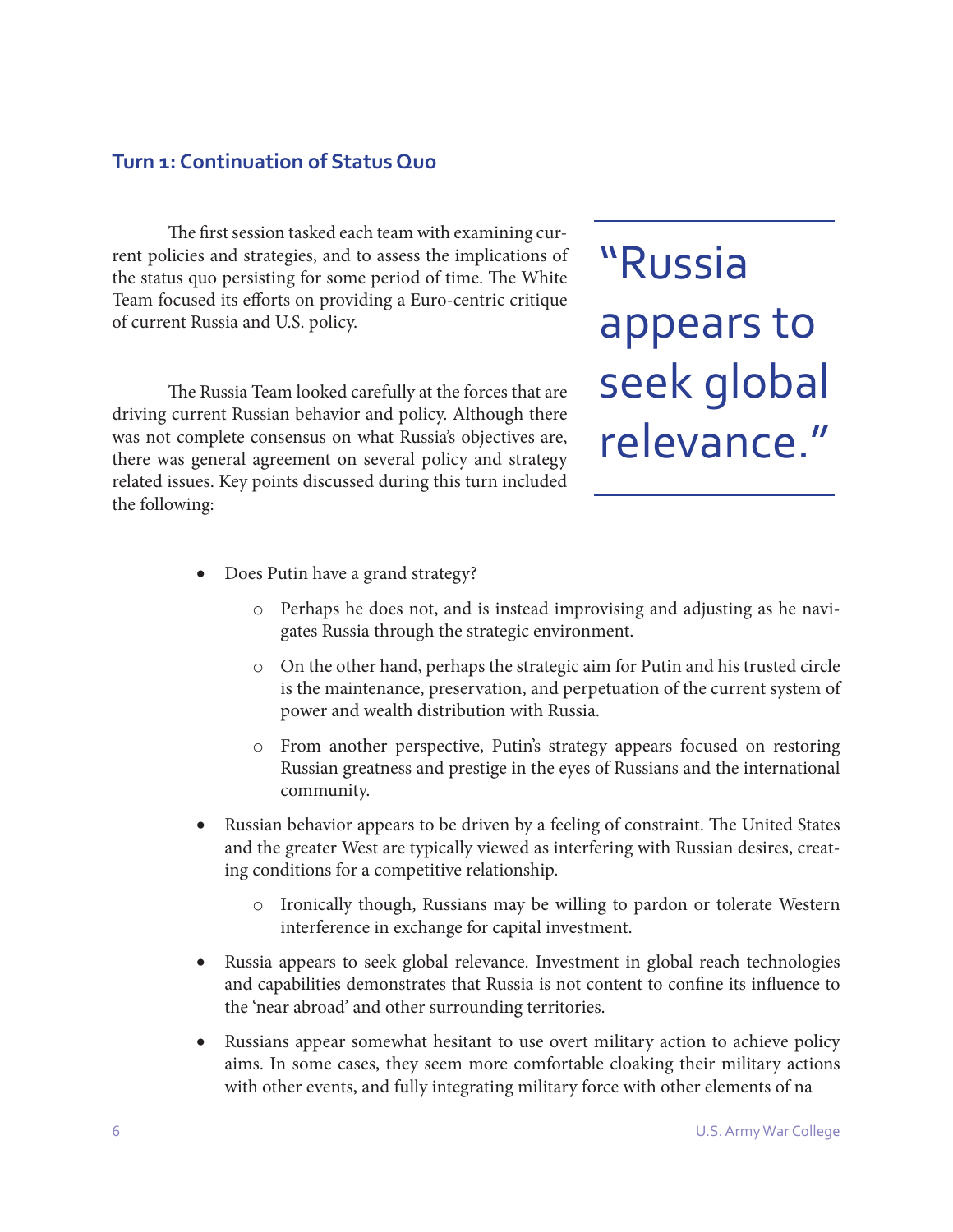- tional power. They also seem keenly aware of how far they can push the United States and the North Atlantic Treaty Organization (NATO) without provoking an unintended conflict.
- Putin appears to find great utility in creating 'frozen conflicts', perhaps as a means of providing Russia with tools to barter, negotiate, or rapidly escalate or deescalate.

Meanwhile, the U.S. Team was in agreement that current U.S. policy needs adjustment in order to recognize U.S.-Russian strategic competition. Following additional deliberation, the U.S. Team concluded that the status quo would not suffice in safeguarding American or Western interests at a reasonable cost. Hence, the U.S. Team discussed how the status quo could be strengthened:

- And should continue to deter any Russian efforts to destabilize U.S. allies and European partners, and the United States should continue to affirm the importance of sovereignty and the rules of the international system.
- The United States should initiate a discussion within NATO clarifying the meaning of Article 5 in an era of emerging security issues, including cyber conflict, hybrid warfare, and energy security.
- The United States should continue to seek areas of cooperation with Russia on a range of regional and global issues. Nonetheless, a return to business as usual – perhaps through another 'reset' with Russia – is not possible in the short term.
- The United States should give higher strategic priority to Europe and consider stationing additional military forces in strategic locations within the region.

After the Russia and U.S. teams presented their assessments, the White Team – comprised primarily of Europeans – shared the results of their analysis:

- Continuation of the status quo perpetuates what many in Europe perceive as a lack of clarity, prioritization, and strength in U.S. policy.
- The status quo risks allowing economic and social conditions in Ukraine to worsen in the near to mid-term.
- Subsequently, the status quo may facilitate or promote Russian advantages in narrative and strategic initiative.
- Current information and influence operations by the United States are ineffective.
- The current Article 5 construct may not be sufficient given information and cyber infractions against NATO allies. The United States should lead this discussion for it to resonate among the 28 member nations.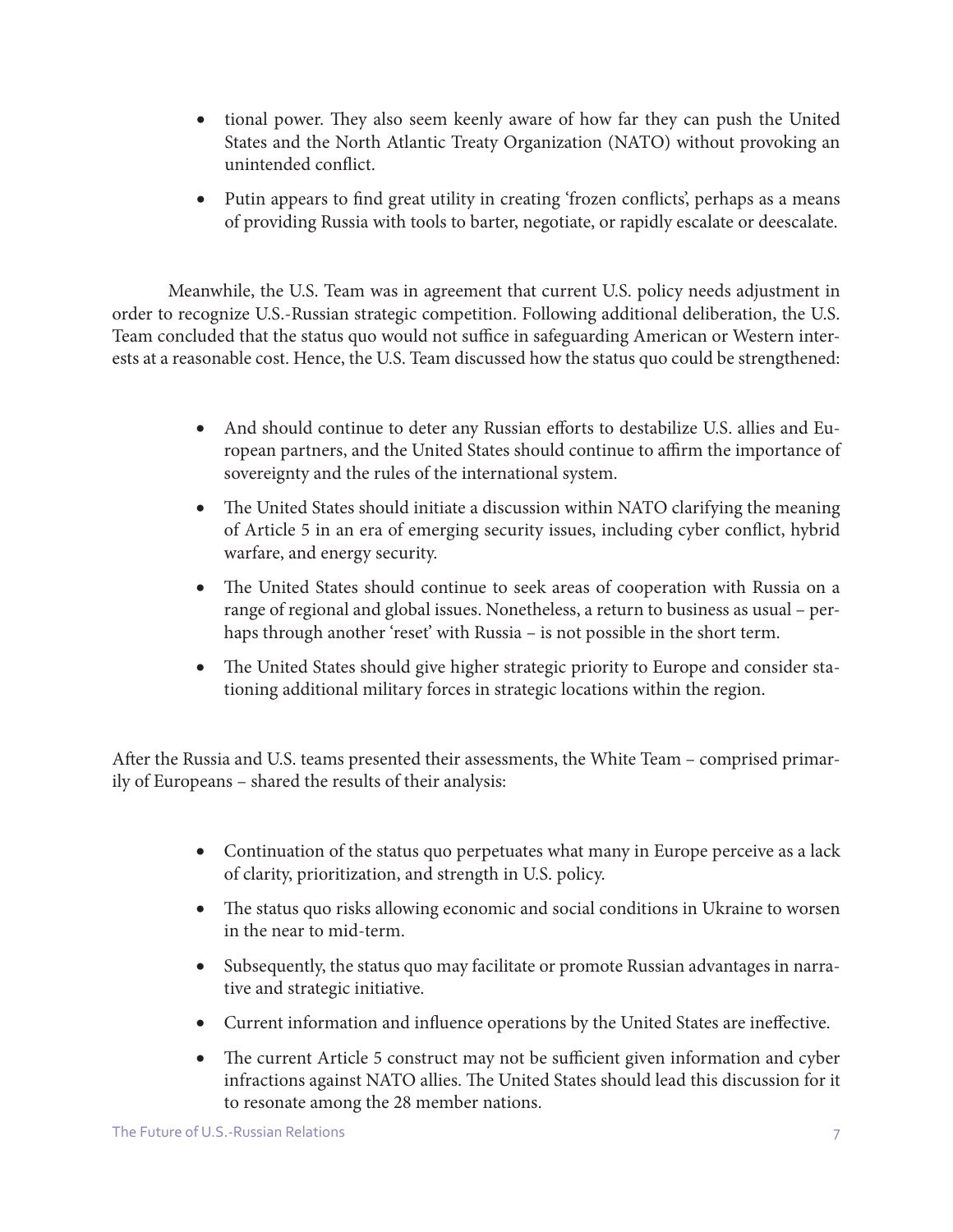- • Current U.S. and Western policies may not sufficiently appreciate Russia's perceptions of *honor* and *power.* Failure to account for Russian perceptions of these and related concepts may reinforce Putin's narrative and his appeal within Russia.
- The United States should continue its efforts at building partner capacity -- strengthening NATO and the European Union (EU) will increase the role of European partners and will reduce strategic costs in the long term.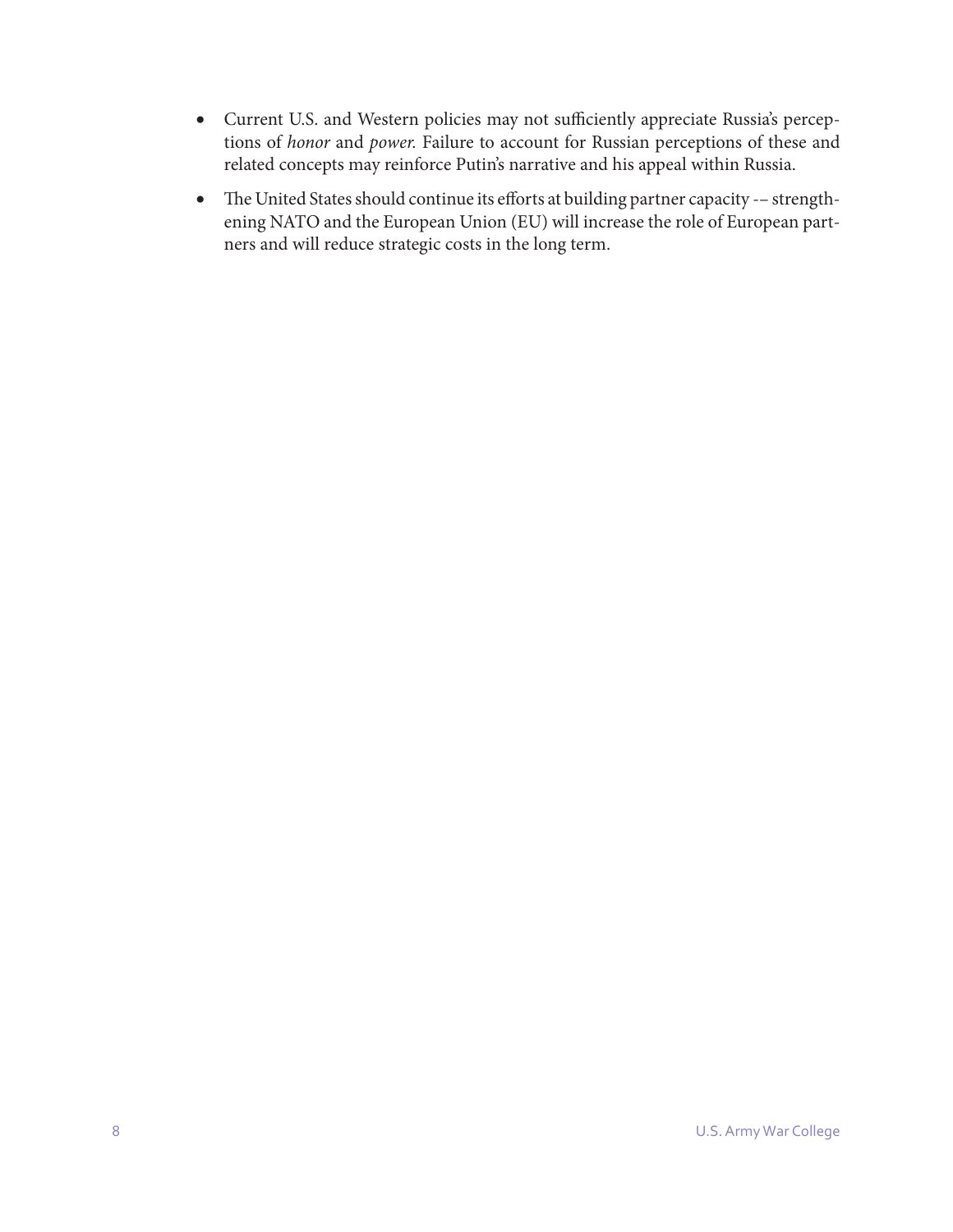## **Turn 2: Europe Moves Rapidly Towards Energy Independence from Russia**

In this scenario, the teams explored the implications of a more energy independent Europe within the next five years. This scenario assumed that Russian attempts to fracture NATO through energy leverage deals had backfired and a unified Europe reacted by seeking alternative energy sources. Consequently, the United States and Europe started to earnestly develop the necessary infrastructure and diversification to insure their energy needs without fear of Russian manipulation or leverage.



**Figure 2: Russian Gas Pipelines**

The Russia Team sought to take advantage of their short-term advantages in the energy market and extract as much capital as possible from the West, largely as a means of safeguarding Russia's fiscal situation and forestalling domestic political tensions that could arise in the wake of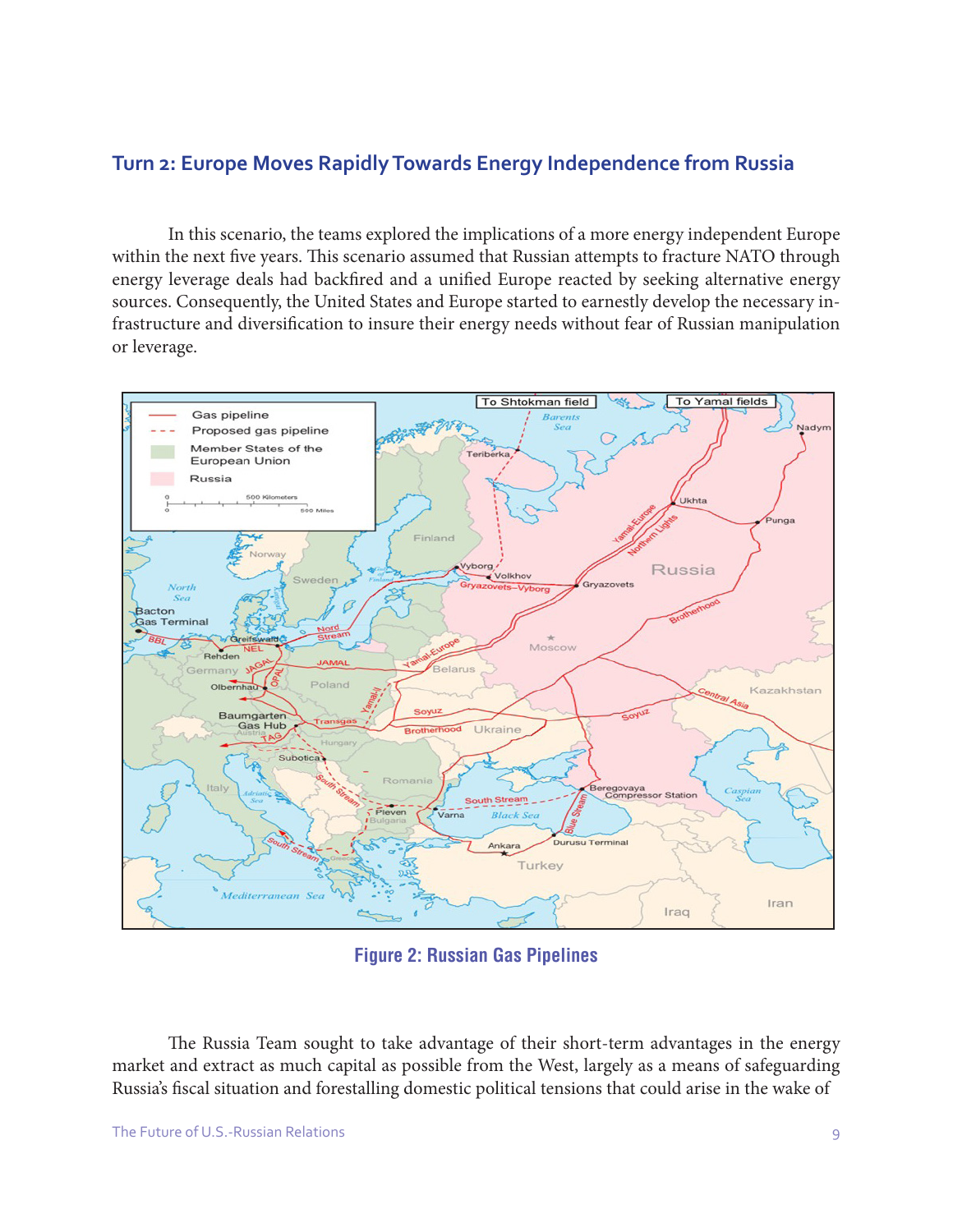- Supported Russia's desires to sell energy to Europe, but wanted to ensure the arrangement somehow precluded Russian 'bullying' of energy importing nations in Europe.
- • Proposed investment of public and private funds into infrastructure and technology to improve storage and security of hydrocarbons, to include investment in Ukrainian energy infrastructure to increase capacity.
- Sought to prepare the EU and NATO for Russian attempts to undermine energy transformation, including Russian pressure on Ukraine, launching cyber-attacks targeting key energy transit nodes in the public and private sectors, and seeking to influence political parties and NGOs in Eastern and Central Europe to not support the energy independence movement.
- Suggested the U.S. should engage Moscow on the benefits to Russia of a more open, competitive energy market.

White Team observations of Russian and U.S. actions were not focused on the importance of an energy independent Europe, but rather recognized trends in how the U.S. and Russia teams implemented their strategies:

- The White Team was critical of the U.S. Team's strategic communications and influence campaigns during the energy transition period. In particular, they criticized U.S. efforts to combat the Russia Team's heavy information operations (IO) campaign to undermining European energy independence.
- The White Team observed that U.S. policy and action was consistently 'softer' than Russia's. Russia always sought to gain the initiative by attacking U.S. policy, seeking vulnerabilities in the European alliance, and skillfully blending and integrating multiple instruments of national power. The Russian Team seemed unconcerned with the U.S. Team overreacting, and appeared to recognize they could aggressively undermine the energy independence movement without significant consequence.

This scenario validated the idea that a Europe less energy dependent on Russia is more secure. However, total energy independence from Russia did not appear to be in either team's interests. Rather, any concerted attempt towards energy independence will force a significant Russian response. Although concerned with the idea of an energy independent Europe, Moscow is likely to remain confident that it has the time and leverage to undermine these efforts. Both the U.S. and Russia teams identified common interests in ensuring continued energy investments, economic diversification, and healthy economic competition.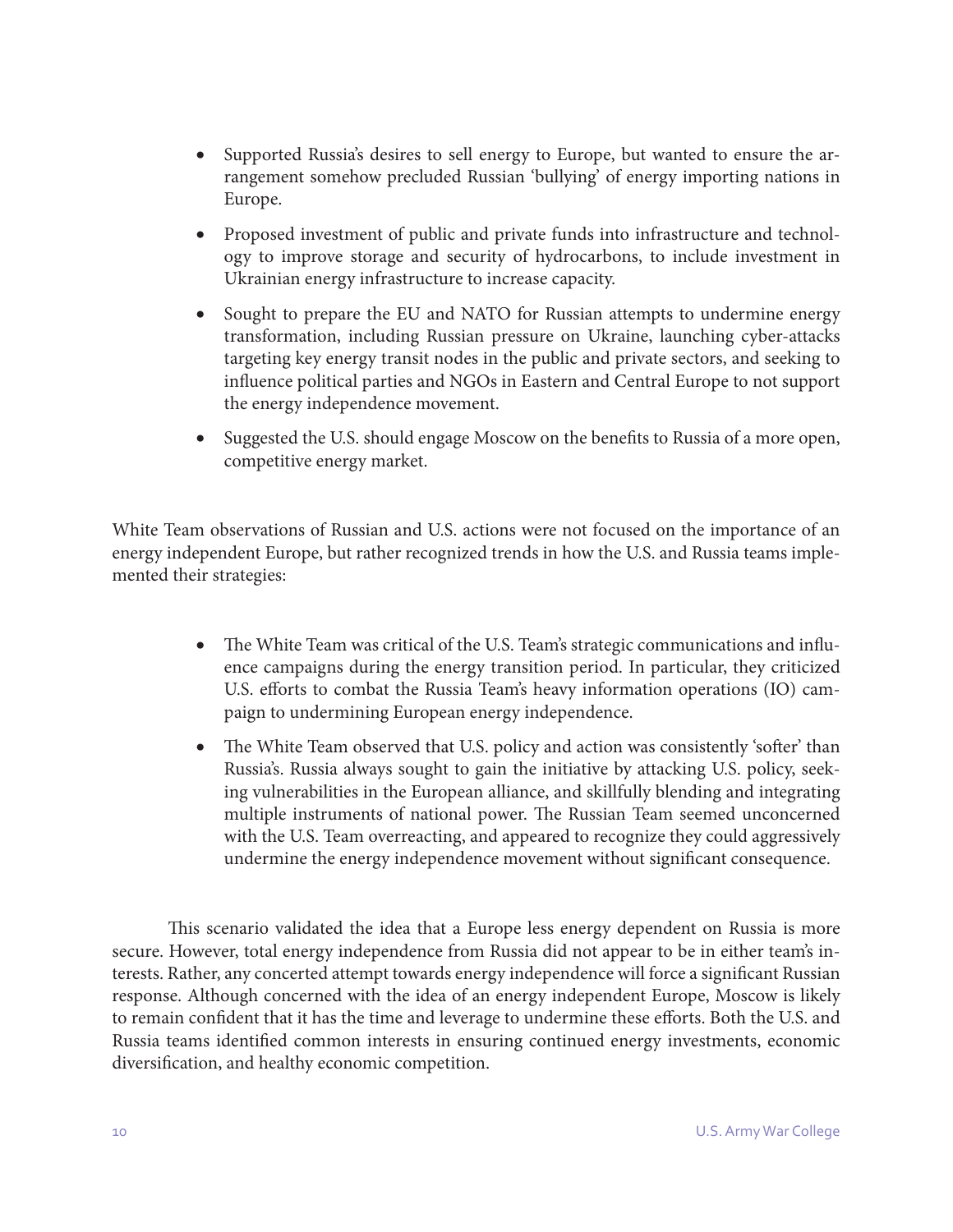higher unemployment and slower economic growth. The question of European energy independence was a serious matter for the Russia Team as they sought to undermine Western policies aimed at European energy diversification. Nevertheless, the desire for increased security competition with the West was limited. The Russia Team instead offered a rational, pragmatic, and proactive approach, which included the following:

- Undermining European plans through the pursuit of "sweetheart" deals with energy vulnerable states.
- Preserving long term access to energy revenue through demand diversification into Africa, China, and India.
- Increasing energy prices in the short term to take advantage of current European energy dependence and extract as much capital as possible, and subsequently investing these energy windfalls into diversification, expansion, and modernization of energy sectors.
- • Leveraging Moscow's relationship with Germany to undermine European plans for energy independence.
- Accelerating attempts to improve effectiveness in combating corruption as a means to make the Russian budget and economy more resilient and less wasteful.
- Continuing to bear in mind the impact of reduced government revenues on the 2018 Russian national elections.

The U.S. Team responded to this scenario by acknowledging the need for a global energy market that works better for all suppliers and consumers. While the team was not able to more fully develop what defined this market, they did note that it would include a more resilient and efficient liquefied natural gas (LNG) market and sought a market in which natural gas was no longer. More broadly though, the key concern was maintaining European unity. The U.S. Team emphasized the need to demonstrate support for European energy needs, while ensuring that all stakeholders understood the security consequences of energy dependence on Russia. In summary, the U.S. Team:

*The United States must help to preclude "Russian 'bullying' of energy importing nations in Europe"*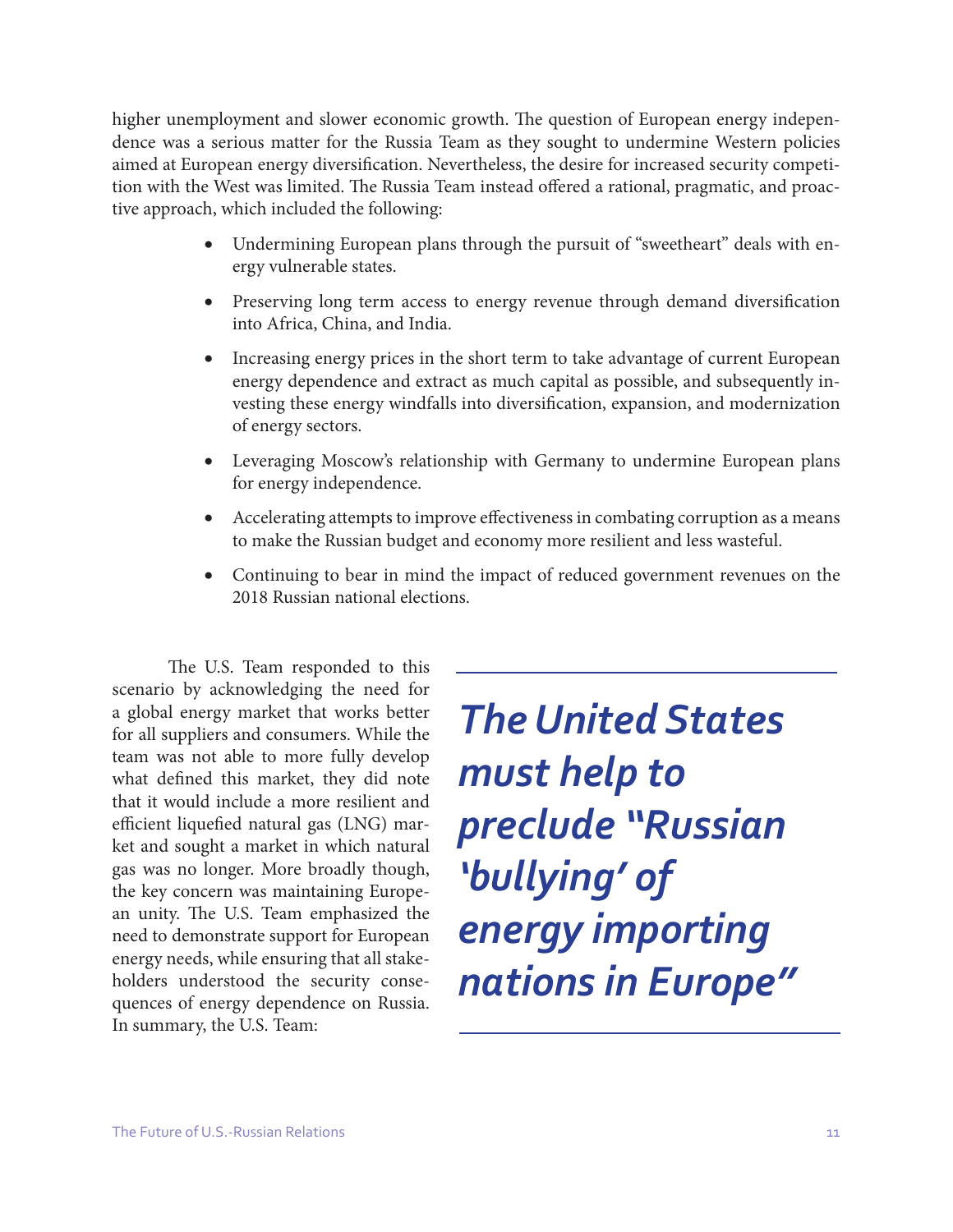# **Turn 3: Ukraine Conflict Expands / Potential for a Regional Miscalculation Increases**

One of the more likely scenarios to unfold in the coming months is a violation of the current Minsk II Agreement and subsequent expansion of the conflict within Ukraine. In this scenario, pro-Russian separatists resumed offensive combat operations in Eastern Ukraine with the goal of capturing Mariupol. Tensions between Russia and Ukraine also manifested themselves in an exchange of gunfire between Ukrainian security forces and Russian soldiers exercising within Transnistria, along Ukraine's border with Moldova. Adding to this was a bomb blast in Ukraine that caused the deaths of two U.S. soldiers involved in training Ukrainian Defense Forces. Lastly, con-

cerned leaders in Tbilisi, following the completion of a NATO-Georgian military exercise, and in light of the expanded conflict in Ukraine, began aggressive lobbying both publically and privately for NATO to move forward with the promise of membership and issue Georgia a Membership Action Plan.

The Russia Team was unified in its support for ethnic Russians within Ukraine and was determined not to let Russian separatists fail. Despite this backing, the Russia Team was non-supportive of the attempt to capture Mariupol. The Russia Team was not concerned with establishing a land bridge to support Crimea – especially given the escalatory nature of such an operation and the difficulty of defending any such gains – and hence were content to maintain the status quo established by the Minsk II Agreement. The Russia Team was generally more interested in keeping their strategic advantages with the current 'frozen conflict' and did not wish to escalate, although they did see these events as an opportunity to discredit and disadvantage the United States. Moreover, the Russia Team had the following observations:

*"The United States should consider designating both Ukraine and Georgia as major non-NATO allies."*

- The Minsk II Agreement seems acceptable to all parties except Ukraine.
- Russia, the United States, and Europe can afford to be patient and careful regarding Ukraine, while leaders in Kyiv attempt to make this a time-sensitive crisis.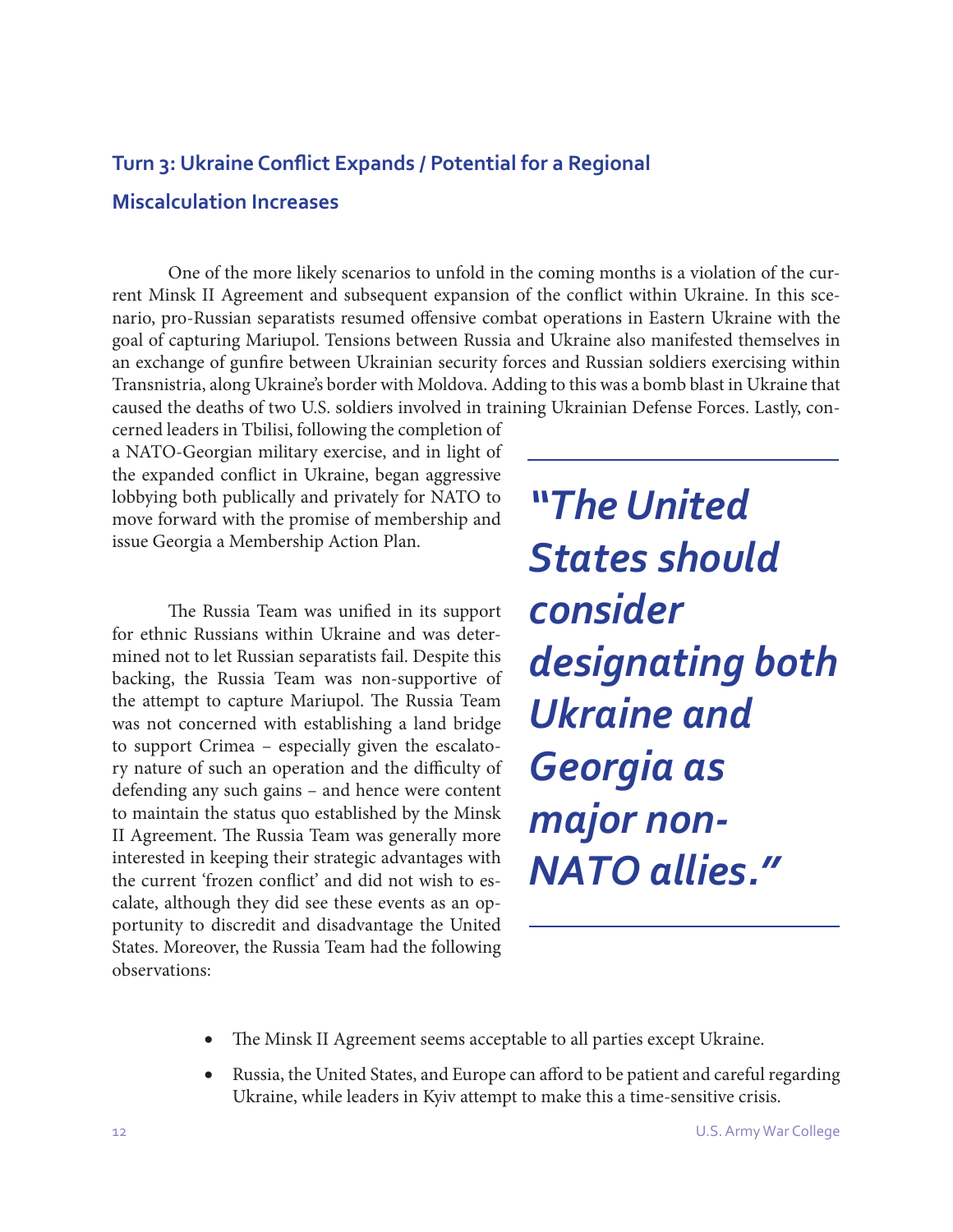- Moscow would likely vehemently deny any involvement in provoking events in Moldova or in the death of U.S. troops. To the contrary, Russia would be likely to blame the United States for the deaths, due to Washington's meddling in the region.
- The United States would be unlikely to allow Georgia to become a NATO member due to intra-alliance disagreements on this subject, and due to a fear of provoking Russia. Hence it would be best for Moscow to allow NATO to deny Georgia membership, and then immediately make positive overtures to establish better relations between Russia and Georgia while simultaneously discrediting the United States and NATO.

The U.S. Team saw this crisis as a chance to place a higher strategic priority on Ukraine, making it central to the core U.S. policy of deterring Russian aggression. The U.S. Team wanted to ensure it clearly communicated to both Russia and Europe the American readiness and willingness to prevent Moscow from further destabilizing the region. The U.S. Team agreed that, in light of the unfolding scenario, previous approaches had likely been too 'soft' and ambiguous, and that the United States should endeavor to communicate strength during this crisis. Other observations and assessments are as follows:

- The United States should consider designating both Ukraine and Georgia as major non-NATO allies. This was both a diplomatic symbol and an avenue for providing increase security assistance, training opportunities, and armaments to these states.
- Washington ought to promote greater NATO support in the region.
- Although underwriting Ukrainian and Georgian security in a more open, aggressive manner would cause controversy within NATO and risk feeding Russia's anti-Western narrative, the risk of inaction would likely be more dangerous.
- The United States ought to consider raising the costs to Russia for any conflict expansion, though imposing sanctions on Society for Worldwide Interbank Financial Telecommunication (SWIFT) network transactions between banks ought to be held in abeyance for the moment.
- Ukraine would likely be the best place to confront Russia and to send a clear message of intent, capability, and will.

White Team observations were focused on Russian advantages in the region and the difficulty the United States faces when trying to counter these advantages. Additionally, the White Team was quick to recognize the risks the United States incurs when pursuing actions independent of Europe and NATO: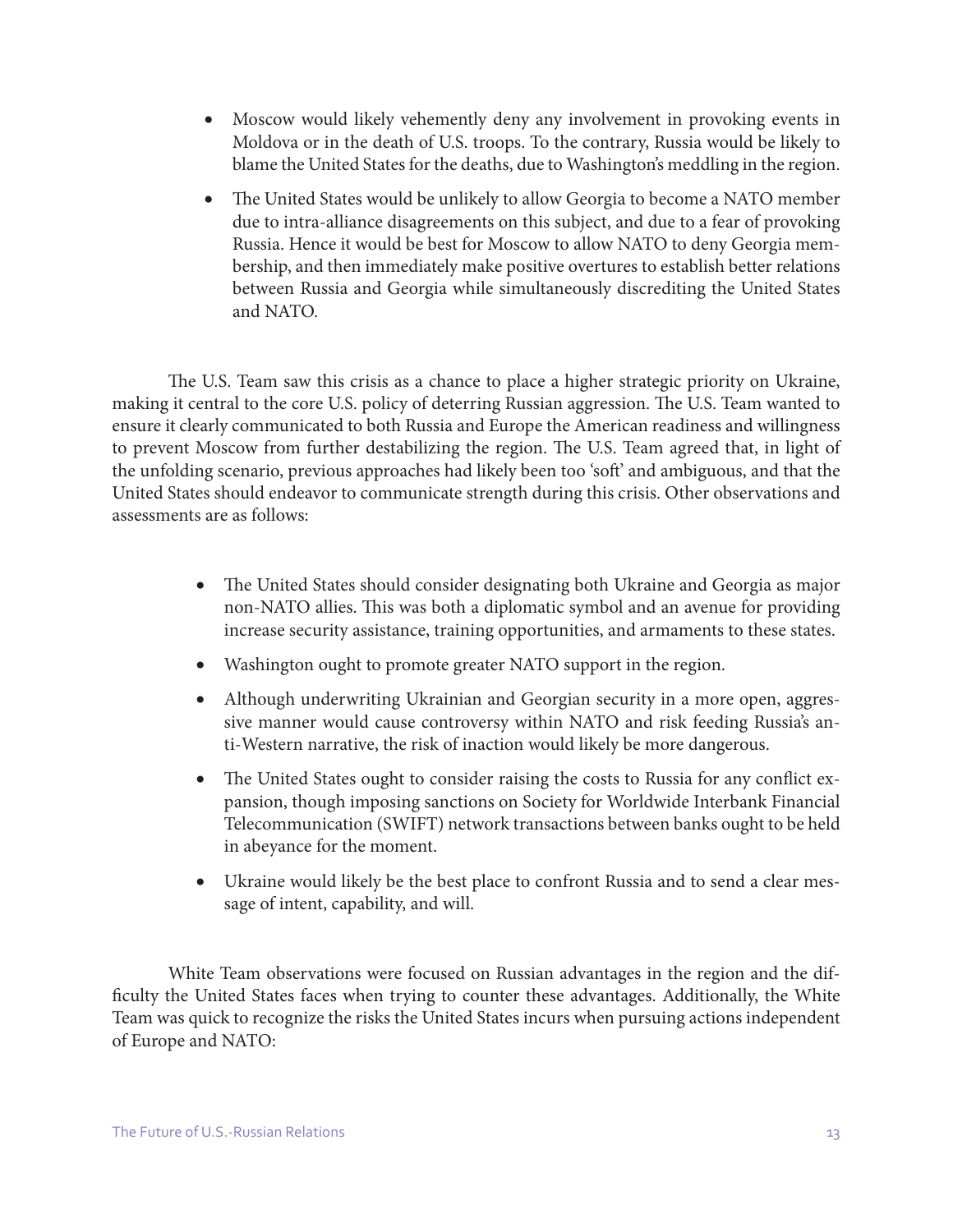- The United States has a greater evidentiary standard than Russia when proving intent and involvement in the region. The United States must accept a burden of proof beyond a reasonable doubt, where Russia only needs to show a degree of doubt. This dynamic plays into Russian success with ambiguous approaches and Moscow's ability to create uncertainty and doubt within the West.
- Time is one of Russia's greatest advantages they can wait for small gains, consolidate them patiently, de-escalate tensions, and then wait and set conditions for the next opportunity. Western reactive policies play to this strength.
- Proposed American reactions as outlined by the U.S. Team would be too reactionary in their approach. Only after the deaths of U.S. soldiers, or some similar tragedy, would a stronger policy and strategy be put in place.
- The United States ought to increase diplomatic efforts with France and Germany. That solidarity, they argued, would prove formidable to Russia, though the United States must be ready to manage and overcome a European perspective that some battles cannot be won.

Overall, the notable disparity on how to approach war in Ukraine and Crimea only served to reinforce the frozen conflict within the region. The Russia Team consistently sought to develop tools to enable strategic flexibility in the absence of a long term strategy. The creation of proxies, bi-lateral relationships, "sweetheart" economic deals, and information and influence campaigns are the mechanisms that could allow Russia to take advantage of strategic opportunities or to hedge against uncertainty. This scenario showed a clear parallel between current observed Russian behavior and a Russia penchant for creating multiple options in lieu of pursuing a single, clear, long-term strategy.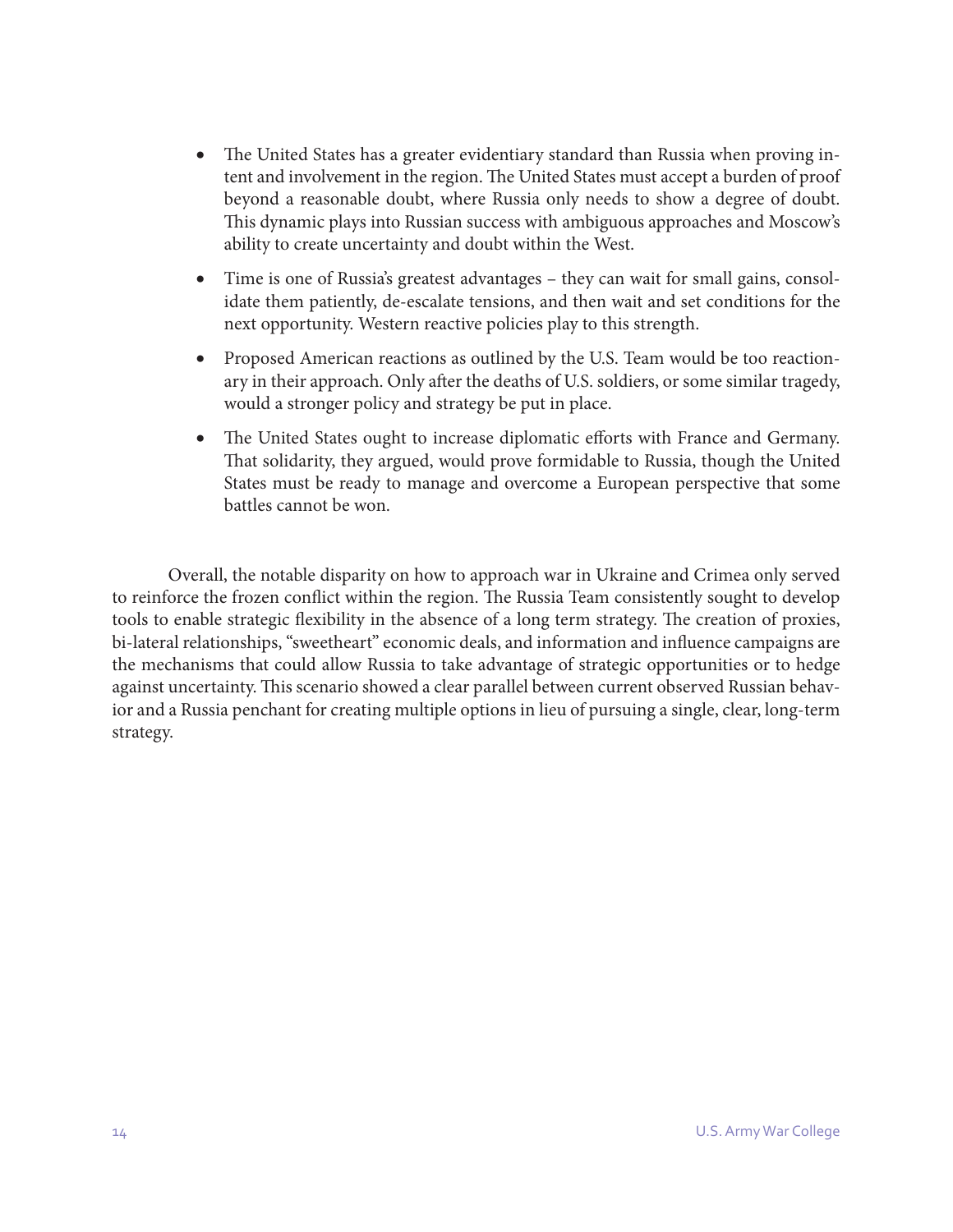#### **Turn 4: Runaway Nationalism in Russia**

Throughout the conflicts of the Putin era, Russia has 'weaponized' nationalism, using aggressive patriotic rhetoric as part of influence campaigns to motivate the Russian population at home and across the near abroad. By blaming the West and accusing NATO of threatening Russia, Putin builds and furthers anti-Western feelings and encourages a dangerous mix of nationalism and patriotism that is hostile toward the West. In this scenario, Russian nationalists in Russia and elsewhere have taken to the streets in violent protests of Putin's inability to resolve the Ukraine crisis decisively in Russia's favor and to save the deteriorating Russian economy. One demonstration in Latvia has resulted in the accidental shooting of a Russian protest leader by a Latvian Police Officer – raw video footage of the incident has gone viral online. Protesters demand that Putin live up to his pledge as protector of Russia and take stronger actions in Ukraine and the region. Some of the most vocal nationalist leaders and media have even called for a new government.



**Figure 3: Ethnic Russian Population**

The Russia Team assessed that Moscow's primary challenge would be demonstrating strength to the Russian people without provoking a wider conflict with NATO. Putin in particular would likely feel compelled to take action or face losing legitimacy in the eyes of the Russian people. Other Russia Team assessments included the following: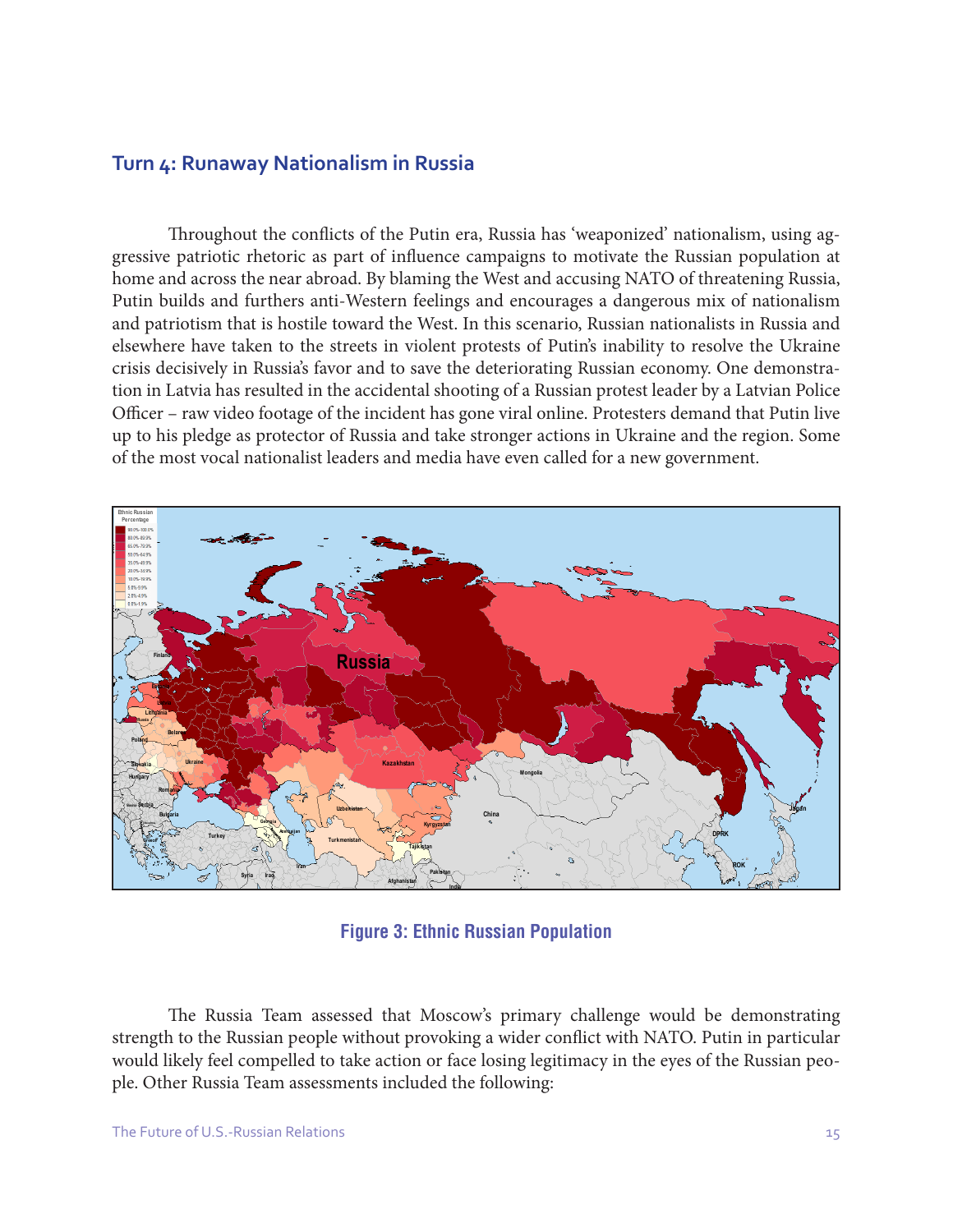- It seems likely that Moscow would deploy military forces within a few kilometers of the Russia-Latvia border. Blending information and influence operations throughout such moves, Moscow would likely characterize any deployments as purely defensive. Simultaneously, Moscow would likely demand an investigation into the shooting of the Russian citizen, offering to lead the investigation and any subsequent prosecution.
- Despite the rapid escalation of the crisis, Moscow would likely then try to bring about a controlled de-escalation.
- It is possible that Russia might conduct a more aggressive and clandestine operation using Russian SOF, intelligence, and transnational criminal elements to abduct the Latvian Police Officer and bring him to Russia to stand trial. In order to avoid Article 5 implications, the use of criminal organizations would create sufficient ambiguity.
- In any case, Russia would likely rely heavily on its strengths in information operations, influence, and control. Actions within this domain might include spinning the events to show Russian dominance of and need to control the near abroad, the enlistment of Vladimir Zhirinovsky

*Russia is likely to "rely heavily on its strengths in information operations, influence, and control."*

to counter more extreme Russian nationalist groups, and inciting anti-Russian sentiment in the region to elicit a NATO response to be further exploited by Russian information operations.

- Given Russian presidential elections coming up in 2018, Putin would likely feel compelled to create some sort of "political win" in the short-term to maintain and perhaps boost his legitimacy if the Russian economy continues to struggle.
- Lastly, Russia might offer to assist the EU and the Baltic states in restoring order and creating the conditions necessary for peace. This might include a plan to contribute to a regional stability force, through which Russia could then demonstrate strength and reinforce its position as guarantor of the Russian people.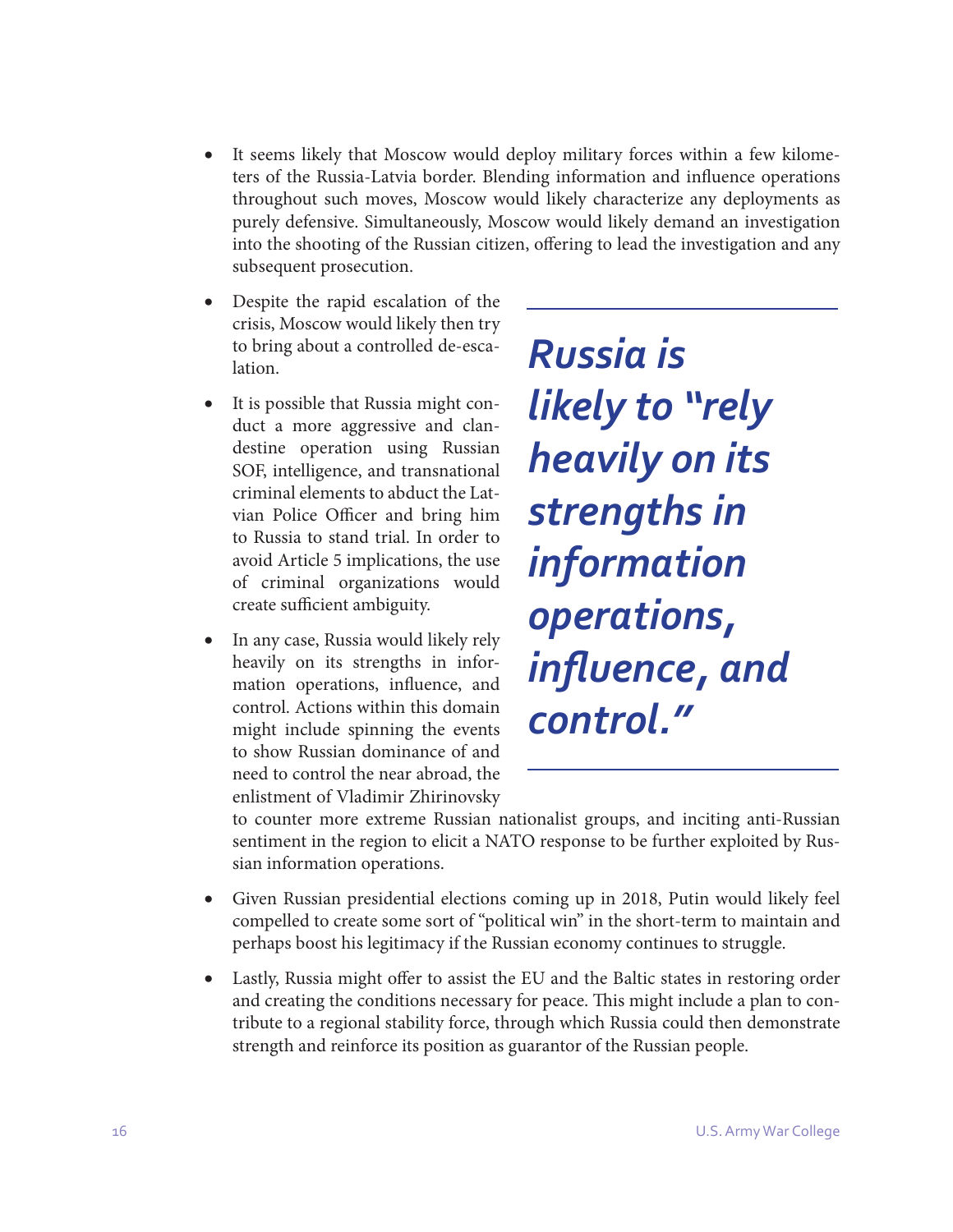The U.S. Team assessed that Washington has an interest in supporting Russian internal stability. If so, the United States might conclude that the protests inside Russia and elsewhere, as well as the accidental shooting within Latvia, were strictly domestic issues, and that Washington would likely seek to reinforce support for democratic rules and processes.

- The United States would likely attempt to remind governments across the region about the destabilizing effects of runaway nationalism, and encourage and support actions to fully integrate ethnic and Russian-speaking populations, to include the sizeable Russian-speaking minority in Ukraine.
- Washington would also likely encourage the EU vs. NATO to provide border security and policing assistance to the Baltic States.
- As a means of demonstrating patience and restraint, the United States might also push to postpone planned NATO exercises near areas of tension.
- Finally, it seems likely that Washington would try to avoid reacting too aggressively – for example, by deploying U.S. or NATO forces to the Baltic States – to the deployment of any Russian forces along the Russian-Latvian border.

White Team observations reinforced the importance of restraint with two key observations:

- The NATO alliance would need to react cautiously to events in such a crisis. Sending the wrong signals to Russia could create the conditions for miscalculation as the Russians attempt paradoxically to de-escalate through escalation.
- Any U.S. effort to unilaterally escalate conflict with Russia might bring about Washington's isolation from its European allies.

In this scenario, the United States would likely struggle to compete with Russia in terms of ideas and influence. Russia would be likely to consistently exploit its advantages in the information realm and cause indecisiveness within the United States and within the West more broadly. Of special note, this scenario further highlighted the danger of differing transatlantic perspectives on regional challenges.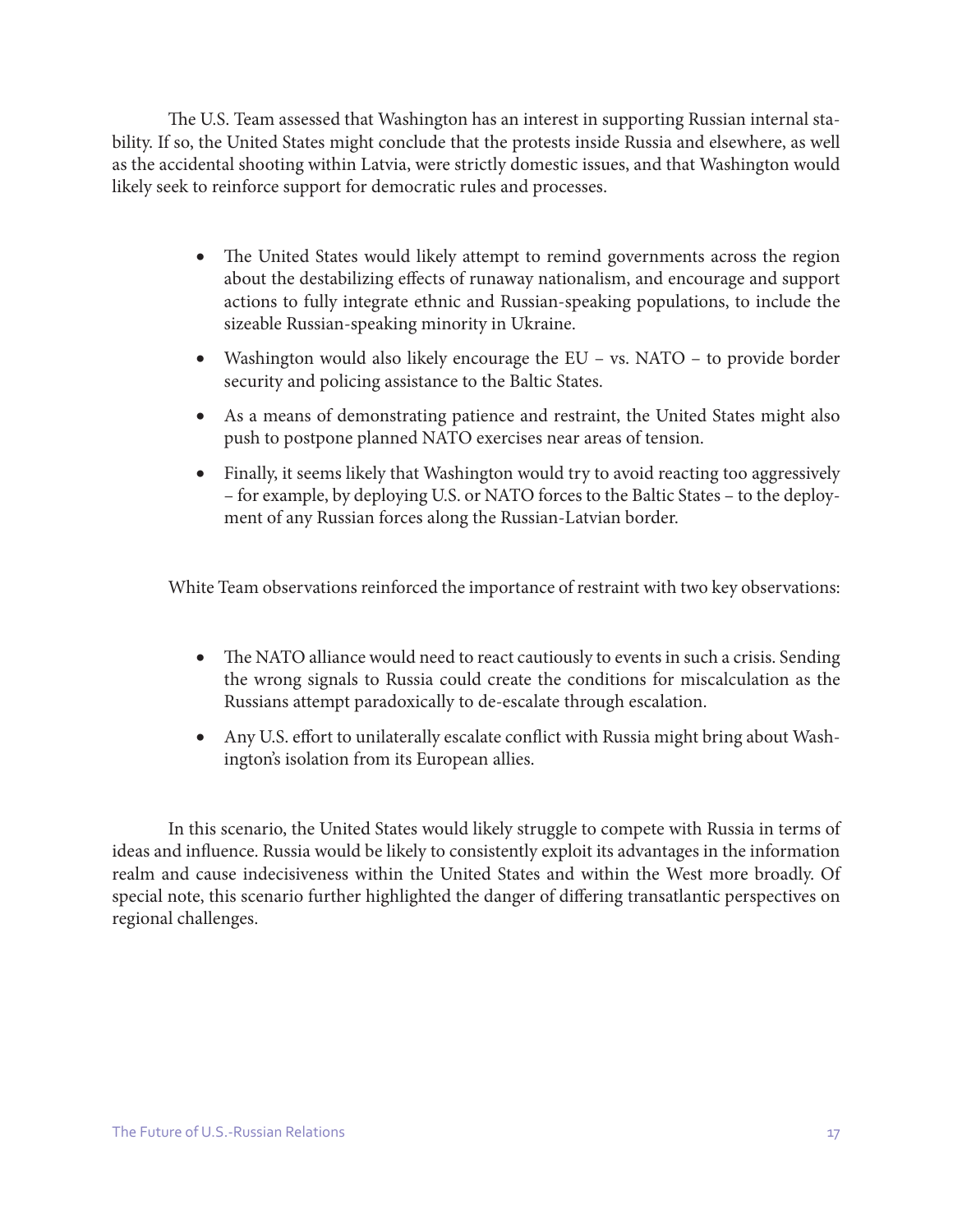#### **Turn 5: The Power Elites Turn Against Putin**

The next turn of the wargame explored a possible scenario where Putin is removed from power by disaffected and disenfranchised elites. In this scenario, Putin's continued trend of centralization of control and power and his ever-shrinking inner circle has created the potential for the emergence of alternatives to Putin and an implosion of his autocracy. More specifically, in this scenario Russia's economic decline has continued with a corresponding rise in nationalist and anti-Western rhetoric from the Kremlin. However, unchecked corruption and inefficiency have continued to plague the Russian economy. Capital flight, defection of oligarchs, imprisonment of political opposition leaders, the sacking of questionable government institutional elites, the rise of strongmen like Ramzan Kadryov, and the continued consolidation of power and wealth by Putin's

shrinking inner circle have created the conditions for elites across Russia to seek an alternative form of governance. Those elites, including the *siloviki*, economic oligarchs, and disaffected regional leaders have begun to seriously question the direction Putin has been setting for Russia – as a result, their self-interests have finally come into direct conflict with political loyalties. The teams considered who or what might succeed Putin, what path the new regime would set for Russia, and how the United States should approach a new Russian regime.

The Russia Team assessed that it is possible that any number of radical alternatives to Putin, such as an ultra-nationalist leader, former Soviet era leaders, and progressive, liberal op-

*It is "unlikely that a new, fragile [post-Putin] regime would return any gains made in Crimea."*

position elites, might come to power. However, the Russia Team concluded that the most likely outcome of this scenario would be a quiet *putsch* in which existing elites, perhaps led by Dmitry Medvedev, would assume control of the government and renew a program of liberalization and reform. Any new government would likely be extremely fragile and vulnerable to counteractions from other regional leaders or Moscow-based elites, and thus a follow-on regime would likely be motivated to engage in positive dialogue with the West soon after transition and power consolidation.

> • The two most important priorities for the new regime would likely be to solve the Ukrainian crisis and clamp down on corruption. These efforts would buy the new regime time and space, both internationally and domestically, to establish itself and prevent Russia from slipping toward further internal conflict.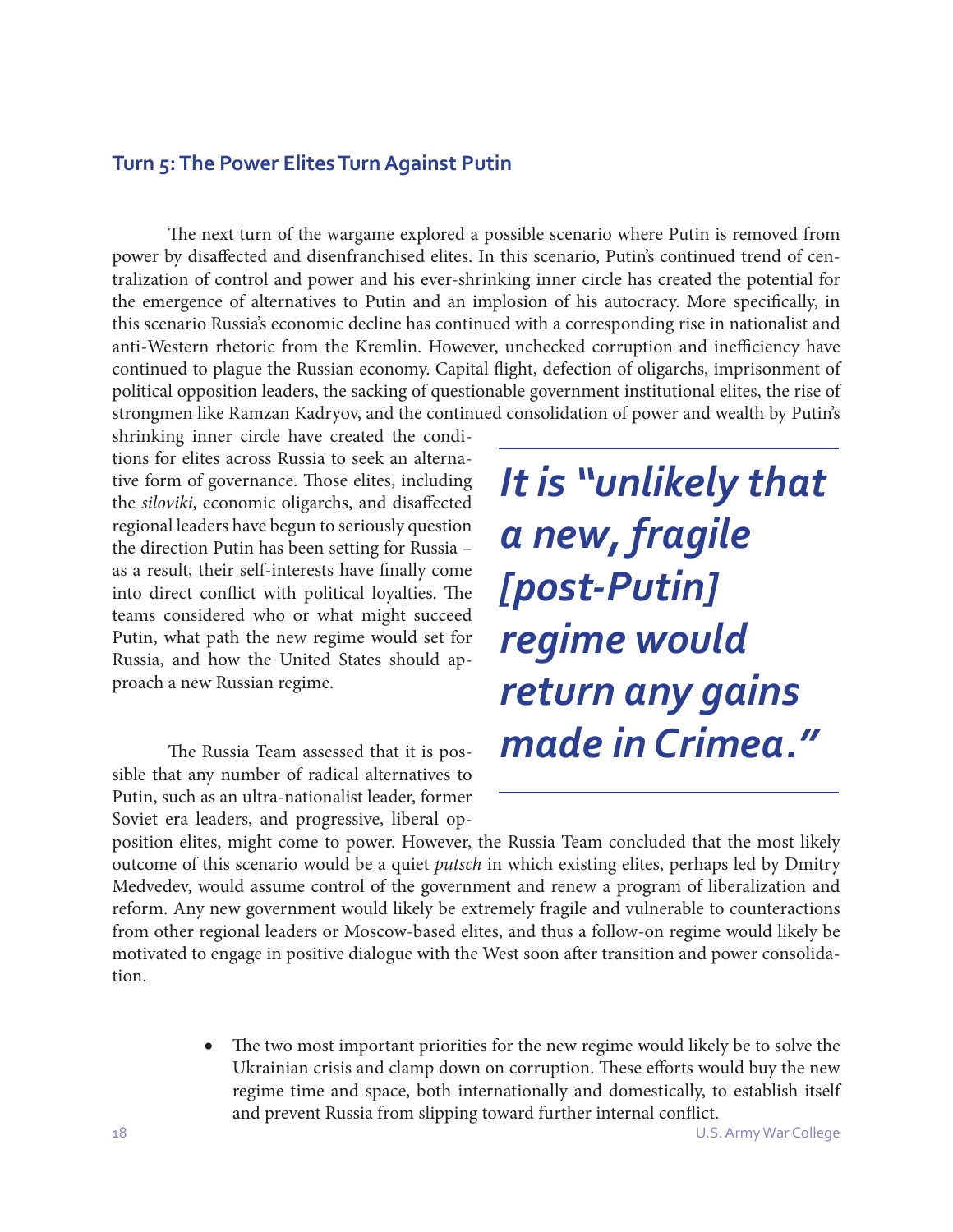- • Given the interests and motivations of the forces most likely to push Putin aside, it seems probable that a new regime would emphasize economic liberalization and perhaps even reform. Nonetheless, it would seem unlikely that a new, fragile regime would return any gains made in Crimea, or to apologize for any previous conflicts.
- If a new regime were the product of Moscow-based elites, there is the possibility for regional leaders to turn against the center. For this reason, the Russia Team assessed that a new regime would be more open to engaging with the West in order to end economic sanctions. Desperation might even push a new regime in Moscow to seek some type of economic assistance from the West, particularly if the Russian economy has entered a prolonged period of decline.
- Any new regime would be unlikely to hold power, nor win the favor of the West, without free national elections, probably within several months of coming to power.
- A new regime would likely seize the opportunity to abandon Russian isolationism and engage the West. Part of this engagement could result in a 'de-Putinization' policy which would likely be supported by the oligarchs, but with appropriate reform to prevent Russia from slipping back into the chaos of the 1990s.

The U.S. Team assessed that Putin's sudden fall from power would pose great challenges to American foreign policy while also offering the potential to fundamentally change the nature of the U.S.-Russian relationship. A cautiously optimistic Washington would therefore be likely to offer support and perhaps even assistance to a new Russian regime.

- It is likely that Washington would want to signal its willingness to engage the new regime, perhaps by lifting sanctions on the banking sector in exchange for a return to the Minsk Accords.
- Another potential tool for increased cooperation might be the reopening of mil-tomil communications and engagement. This could have the added benefit of helping to ensure the safety and security of Russian nuclear weapons and related infrastructure.
- Nevertheless, the United States would likely remain resolute in insisting that Russia return to adhering to the rules of the international system, and that forced changes to recognized borders as well as other violations of international laws would prevent the West from fully embracing the new regime.
- Throughout, the United States would increase the odds of success if it recognized Russia's honor and treated the transition as a manifestation of self-determination within Russia.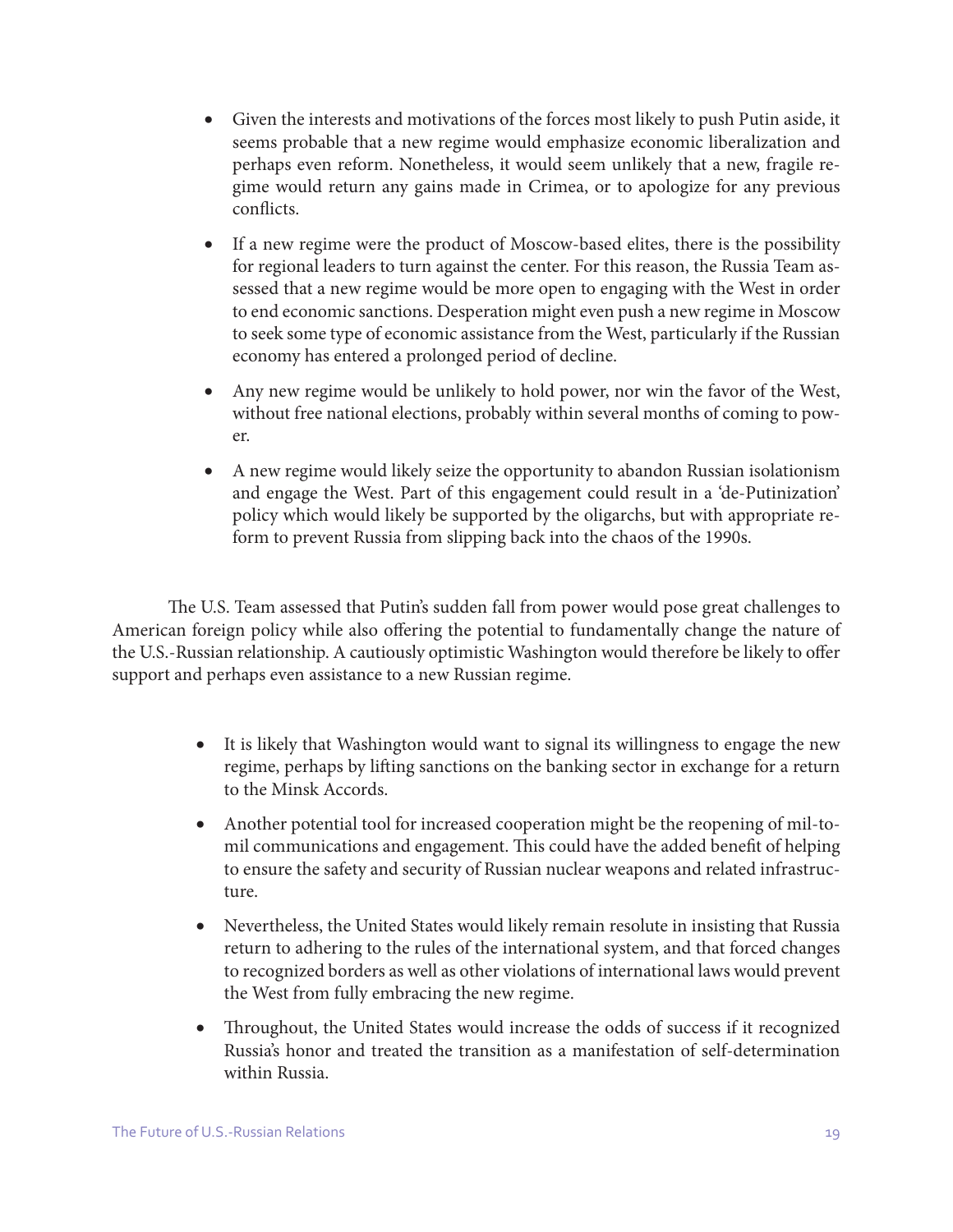The White Team agreed that Washington would likely be cautiously optimistic. Nonetheless, the White Team assessed that the United States would need to engage in a proactive and positive information and strategic communications campaign to take advantage of the opportunity.

- The United States would likely need to take the lead in coordination with Europe to promote positive strategic communications and influence. This would enable the West to avoid more reactive information operations, which have proven to have little impact and which may actually discredit the West.
- The West would likely need to pull any new regime in Russia into immediate discussions on European security.
- The West might increase its odds of success if it relied more upon the EU rather than NATO for engaging Russia during any transition. Germany and France, among other European nations, could be very effective in helping Russia chart a positive path for all sides during this window of change.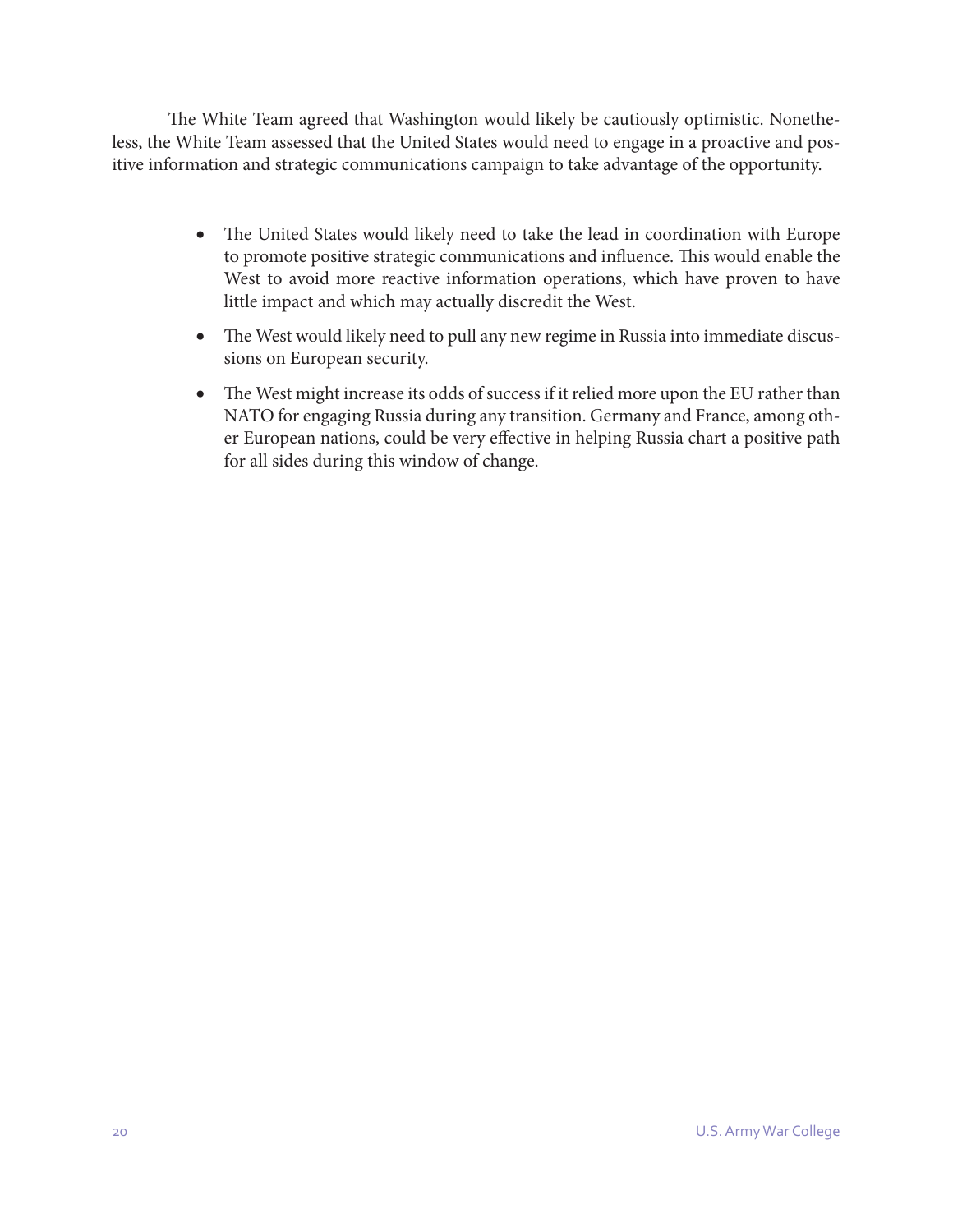#### **Turn 6: Getting Beyond Crisis Mode**

In the final turn, the teams were asked to identify the ideal state of U.S.-Russia relations and to offer suggestions on how the United States and Russia might achieve this objective within five years. This scenario was designed to force proactive policy and strategy measures that each side could take outside the confines of any crisis, which had animated each of the preceding turns.

The Russia Team described Moscow's ideal state of relationship with the United States as one of mutual respect and equality. The Russia Team assessed that Russia desires global influence and the ability to participate and partner with other states in solving global problems. At the same time, Moscow also likely seeks dominance over what it considers Russia's sphere of influence, and would therefore oppose U.S. and NATO influence inside the near abroad. As long as Moscow perceives Russia to be subordinated to the U.S. and NATO, Russian foreign policy would continue to compete and counter Western actions.

- **EXECUTE:** Russia is likely to continue pursuing dominance over Eurasia through a strong, centralized leadership system.
- The respect of other nations is important to the ideal state that Russia seeks for itself. Russia appears to want to participate equally within the G20 and to participate in solving crises around the globe.

*"Russia is likely to continue pursuing dominance over Eurasia through a strong, centralized leadership system"*

- It is highly unlikely that Russia would ever tolerate the reality or perception of subordination to NATO or the United States.
- Given its insecurities, Moscow is likely to believe that treaties serve to constrain Russia and leave it little flexibility.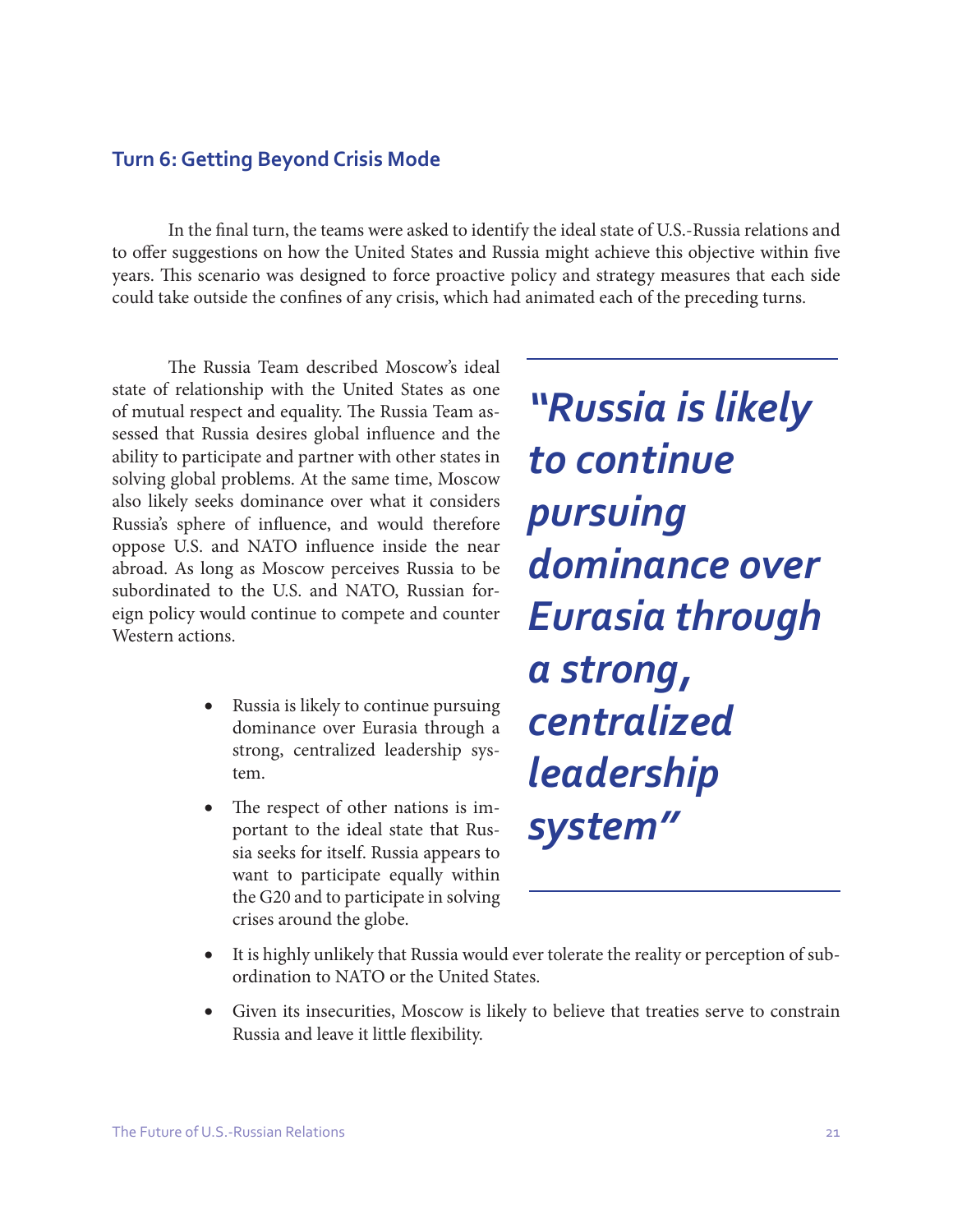- Moscow is likely to favor more engagement with developing economies, in order to create an alternative to the United States and the EU as partners for development and investment.
- In the same vein, Russia is likely to accelerate efforts to improve relationships and influence within Asia.
- Russia will most likely see continuing utility in maintaining frozen conflicts as a way to ensure it can preserve its sphere of interest.

The U.S. Team assessed Russia will likely continue to frustrate Washington's vision of a Europe that is free, whole, and at peace. Hence, even though the United States may seek areas of cooperation with Russia on points of mutual interest, the best case over the next five years is a period of competitive but stable relations with Russia.

- The United States and Russia are most likely to achieve cooperation on counter terrorism, nuclear arms reductions, missile defense, space exploration, and mil-to-mil activities.
- The United States may be able to convince Russia to leave the Donbas, but it is unlikely to get Russia to return Crimea to Ukrainian authority.
- The sooner the United States accepts the new reality of a competitive relationships with Russia, the sooner the West can compete more effectively.
- The West can best promote its interests by maintaining a unified front, and by consolidating military, economic, and political strengths.
- Western strategy is likely to be more successful if NATO can more effectively compete in the contest of ideas and communication. The West should strive for information that is timely, accurate, and effectively delivered as the best means of changing the current situation of instability within Eastern Europe and thereby setting conditions for long term stability.

The White Team assessed that a primary problem for the United States in developing a long term relationship with Russia is one of size and influence. The United States has many interests around the world, but Russia's seem far more limited or concentrated. Managing this disparity will help establish the parameters for more effective long term U.S.-Russian relations.